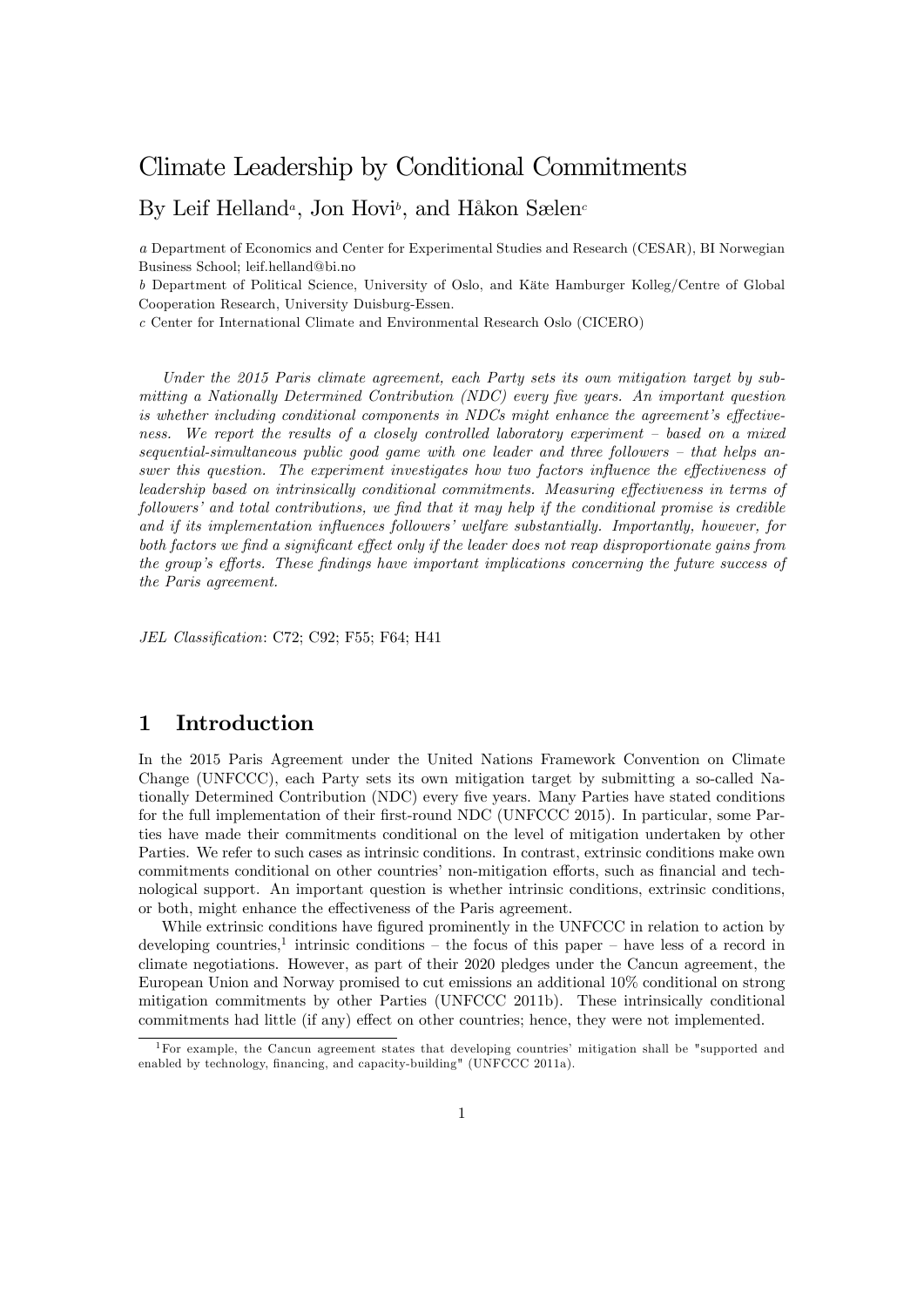Intrinsically conditional commitments also constitute a central element in Victor's (2011) club approach to climate cooperation outside the UNFCCC. Victor (2011) suggests that cooperation should begin with agreements between small groups of enthusiastic countries. The "backbone" of his approach is a series of conditional offers, whereby enthusiastic countries (leaders) would outline what they are willing and able to do, conditional on what other countries (followers) offer and implement. Moreover, reluctant countries would be enticed to join the club via "exclusive and contingent" measures, such as preferential market access for club members.<sup>2</sup>

Hence, an important question concerning climate cooperation both inside and outside the UNFCCC process is whether and, if so, under which conditions an intrinsically conditional commitment by one or a few countries (or actors) might increase othersí willingness to make deep emission cuts.

We present the results from a closely controlled laboratory experiment specifically designed to inform the conditionality debate. Thus, we respond to the recent call by Finus  $et \ al.$  (2017) for more research on mechanisms that might trigger more urgent collective action on climate change. This paper contributes in four main ways:

First, our experiment is  $-$  to the best of our knowledge  $-$  the first one to study leadership by conditional commitments. The basic preference configuration underlying the NDC process resembles the one found in one of the most widely studied games in experimental economics, the voluntary contribution mechanism game, also known as the public goods game. We study a novel variant of this game, with one leader and three followers, to assess the effectiveness of leadership by intrinsically conditional commitments. We measure effectiveness in terms of influence on followers' and total contributions to the public good.

Second, our results suggest that effectiveness is enhanced if the leader's conditional promise is credible, that is, if followers have reason to believe that fulfilling the leader's stated condition will actually cause the leader's promise to be implemented. Effectiveness is also enhanced if the leader can influence the followers' welfare substantially by implementing its conditional promise. It is well known that behaviour in the lab often deviates substantially from predictions derived from such assumptions (see the next section). It is therefore interesting that, concerning the two above-mentioned factors, our results are largely in keeping with predictions derived from standard assumptions.

Third, and most importantly, our results do deviate from standard game-theoretic predictions in one significant respect: For both of the aforementioned factors we find a significant effect only if the leader does not reap disproportionate gains from the group's collective efforts. This finding suggests that efficient contribution norms do not easily evolve in groups where leaders benefit significantly more than followers from collective efforts.

Finally, even though the factors we study have a substantial effect on contributions, the outcome remains severely suboptimal even under favorable conditions. Thus, our results indicate that leadership by conditional commitments can only bring about efficient mitigation levels if supplemented by other measures. This finding provides some caution to the most optimistic supporters of the Paris agreement.

The environment we study is highly stylized: The game's structure is public knowledge; the sequence of moves, the time horizon, time periods, payoffs, and contributions are all unambiguously defined; subjects can observe behaviour without delay or noise; and all decisions are anonymous. This stylized environment only slightly resembles real-world settings where conditional commitments are or can be used. Thus, the external validity of our results should be checked through field studies if and when relevant field data become available. This being said,

<sup>&</sup>lt;sup>2</sup>Victor (2011) also suggests that agreements should (a) be nonbinding, (b) entail high flexibility concerning choice of policy strategies, and (c) focus on policies that governments actually control, rather than on emission levels (which in large part depend on factors beyond governmental control).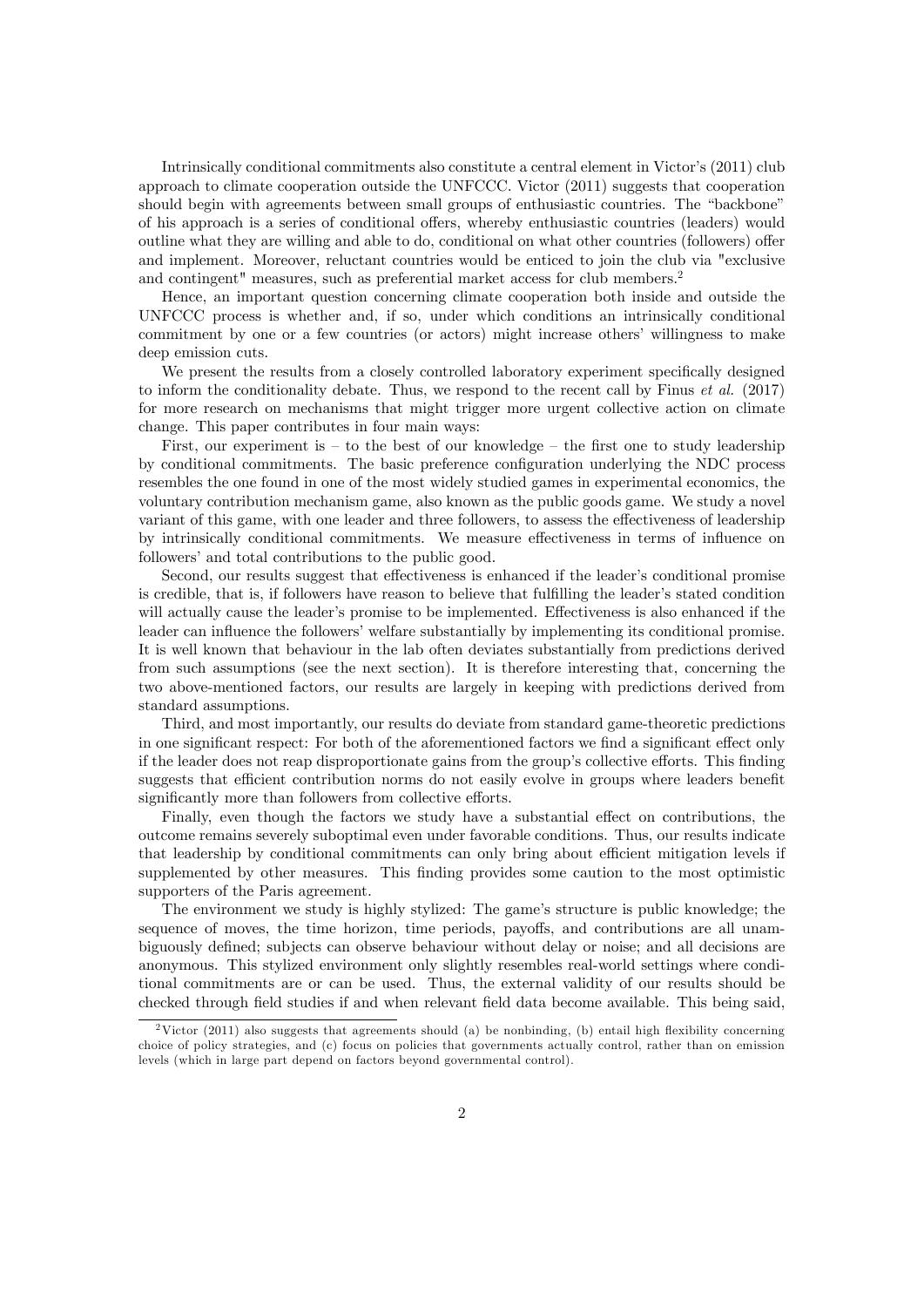we provide some suggestive evidence in online appendix  $A$  indicating that our subjects' behaviour does not deviate significantly from that of elite decision makers.<sup>3</sup>

An experimental design built on a stylized environment has its advantages. Empirical field data from international negotiations are not only scant; they also suffer from well-known problems such as endogeneity, selection on unobservables, omitted third variables, and reverse causality. Experiments permit randomization over treatments and truly exogenous variation in the explanatory variables; hence, the conditions (if any) under which conditional commitments might be effective can be investigated by systematically manipulating the structure of interactions.

In section 2, we review relevant literature. In section 3, we outline our model and treatments. In section 4, we provide details about the experiment's design and implementation. In section 5, we present our results. Finally, in section 6 we conclude and discuss some important implications of our results for the process established by the Paris agreement.

## 2 Related Literature

Much game-theoretic research on international environmental agreements is based on (variants of) a two-stage game, where countries first decide whether to participate in the agreement and then determine their mitigation efforts. Classic contributions include Carraro and Siniscalco (1993, 1998) and Barrett (1994, 2003). Most of these contributions predict very low levels of participation. Thus, many economists and game-theorists were surprised by the very broad participation in the Paris agreement. However, attempts have also been made to explain how higher participation levels might be achieved (for recent reviews, see Hovi et al. 2015; Carattini et al. 2017). We contribute to these attempts by exploring how (a particular form of) leadership might enhance cooperation.

Our research draws on and contributes to five more specific strands of literature. The first consists of theoretic (mostly game-theoretic) work on leadership in the form of unilateral emissions reductions. This strand offers very little support for the conjecture that unilateral action will induce other countries to follow suit. Using a two-country model, Hoel (1991) demonstrates that if one country (the leader) undertakes unilateral emissions reductions, the other country (the follower, which is assumed to be motivated by self-interest) may well increase its own emissions. The reason is that the leader's unilateral action diminishes the follower's marginal benefit of emissions reductions. Hoel also Önds that unilateral emissions reductions may cause international climate change negotiations to result in an agreement with higher total emissions than if both countries act selfishly (in which case no unilateral action will occur).

Several more recent studies support Hoel's results. For example, Buchholz et al. (1998) find that other countries' free riding will likely offset unilateral efforts by one or a few countries. Thus, in their model (which closely resembles Hoel's) a coalition acting unilaterally can generate net benefits to its members only if it includes all major emitters. Similarly, using a coalition model, Holtsmark (2013) shows that if one country were to announce ambitious and unconditional emissions reductions before international negotiations take place, this may reduce the ambition of the international agreement.<sup>4</sup> Lastly, using an incomplete-information model, Konrad and Thum (2014) Önd that a unilateral and unconditional commitment to reducing emissions diminishes the gains from global cooperation and hence makes it more difficult to reach an effective international agreement. In contrast to these pessimistic findings, Buchholz and Sandler (2017) demonstrate

<sup>3</sup> The online appendix will be published on the home pages of this journal.

 $4$ Common to these game-theoretic studies is that they ignore the possibility of "no-regret" options for reducing emissions of greenhouse gases. Ott and Oberthür (1999) suggest that a leader might cause global emissions reductions by demonstrating such options' attractiveness to other countries. However, this alleged effect would seem to presuppose that the leader has superior knowledge concerning no-regret options  $-a$  rather strong assumption.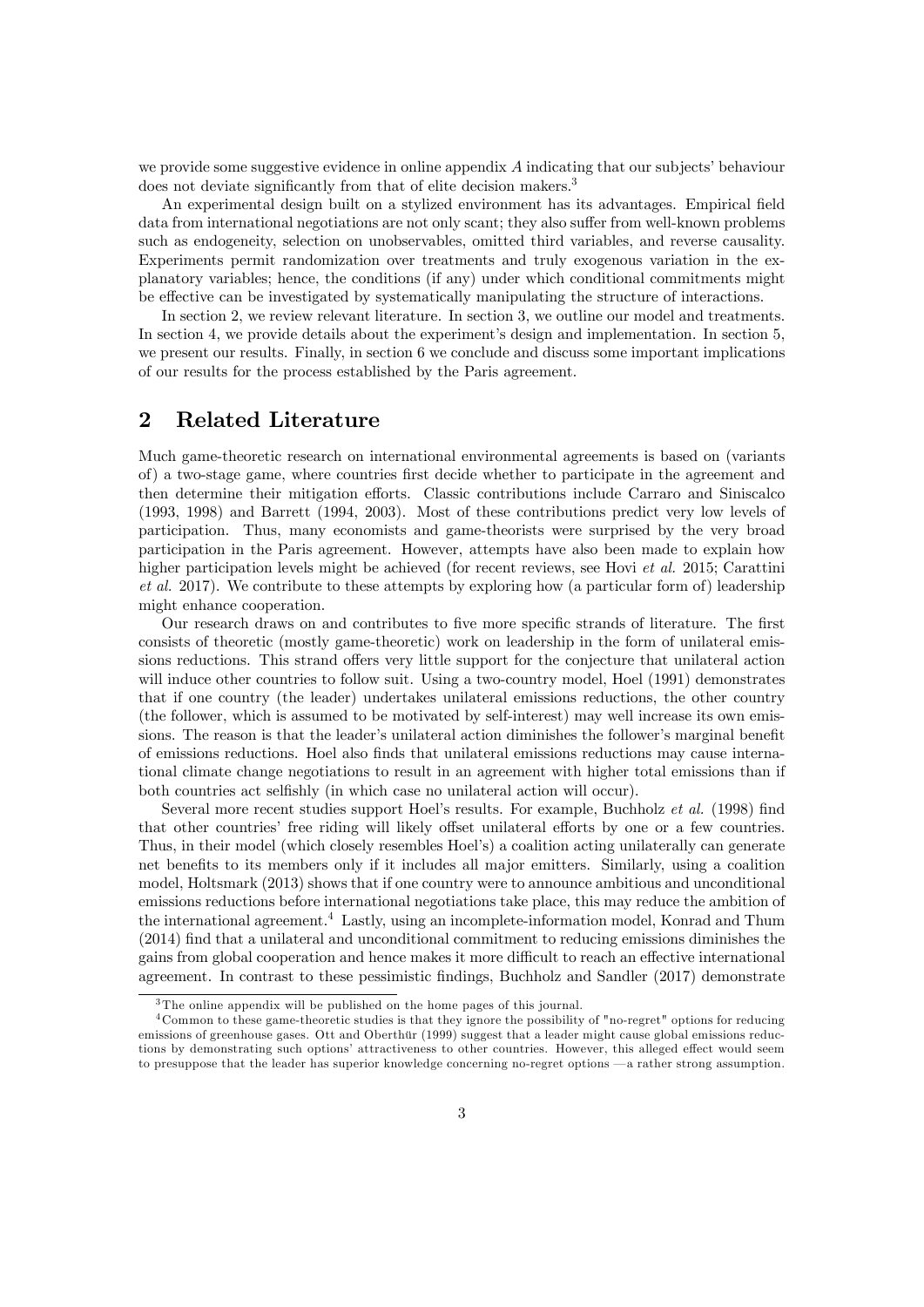that incorporating ideas from behavioural economics  $-$  in particular a desire for reciprocity and a "warm-glow-of-giving"  $-$  entails that leadership might influence followers' contributions positively.

A second strand consists of game-theoretic work focusing on the prospects for transforming the climate change mitigation game from a social-dilemma game to a coordination game. The underlying assumption is that countries are much better at solving coordination games than they are at solving social-dilemma games. For example, Barrett (2003) shows how trade restrictions and technology standards might serve this function. Moreover, Barrett and Dannenberg (2012) find that a looming climate disaster with a known emissions threshold could transform the climate cooperation dilemma into a coordination game.

The third strand contains political science and economics work that is more empirically oriented than the contributions in the first and second strands. While political scientists studying climate leadership and minilateralism have been more concerned with fairness than with effectiveness,<sup>5</sup> Skodvin and Andresen (2006) present a case study of the EU's attempt to exert leadership by saving the Kyoto Protocol after the US repudiation in 2001. They conclude that, although EU leadership was instrumental to Kyoto's entry into force, the resulting agreement was a mini-regime with "miniscule impact on climate change abatement". Their conclusion is supported by a recent econometric study by Almer and Winkler  $(2017)$ , who find "very little evidence" for the hypothesis that Kyoto 1 influenced the emissions in the major Annex B emitters with binding targets. In another quantitative study, McLean and Stone (2012) find that Kyoto 1 is best understood as a case of the "Europeanization of international politics", whereby the EU was able to emerge as a key agenda setter, while its member countries subordinated their domestic climate politics to international cooperation.

Combining simulations with case studies, Underdal  $et \ al.$  (2012) focus specifically on leadership by conditional commitments. They argue that such leadership can work-but only under rather strict conditions. In particular, they find that successful leadership requires that two conditions be fulfilled: First, the leader must promise to undertake substantial additional emissions reductions if other countries fulfill the stated requirements. Second, the leader's promise must be credible, so that followers expect the leader to implement its promise of additional emissions reductions if (and only if) other countries fulfill the leader's stated conditions. It may be noted that these conditions, which resemble the corresponding conditions necessary for a threat to be effective (e.g., see Schelling 1960), also motivate our experiment.<sup>6</sup>

The fourth strand comprises experimental studies on public goods games with a provision threshold. Such games typically contain efficient equilibria, which might facilitate cooperation, especially with a sequential protocol (Erev and Rapoport 1990). However, threshold uncertainty can make coordination difficult and might constrain contributions even in the presence of a contribution threshold (Barrett and Dannenberg 2012, 2014; Dannenberg et al. 2015). On the other hand, voting concerning subjects' aggregate and/or individual contributions seem to practically guarantee successful coordination in threshold public goods games (Feige et al. 2014). These results are important for our experiment, where a conditional contribution by a leader can transform the game amongst the followers into a coordination game. Tavoni et al. (2011) investigates a public goods game in which total contributions below a given threshold makes everyone loose their remaining money with  $50\%$  probability. They find that in this environment heterogenous endowments makes success less likely, while communication has the opposite effect. Using a similar set-up Milinski et al. (2008) demonstrate that increasing the contingent failure probability increases the probability of succeeding in reaching the threshold. A recent experiment

 $5$ See e.g., Eckersley (2012) and Maltais (2014).

 $6$ Weischer et al. (2012) elaborate on the conditions for a promise to be effective in the context of climate change.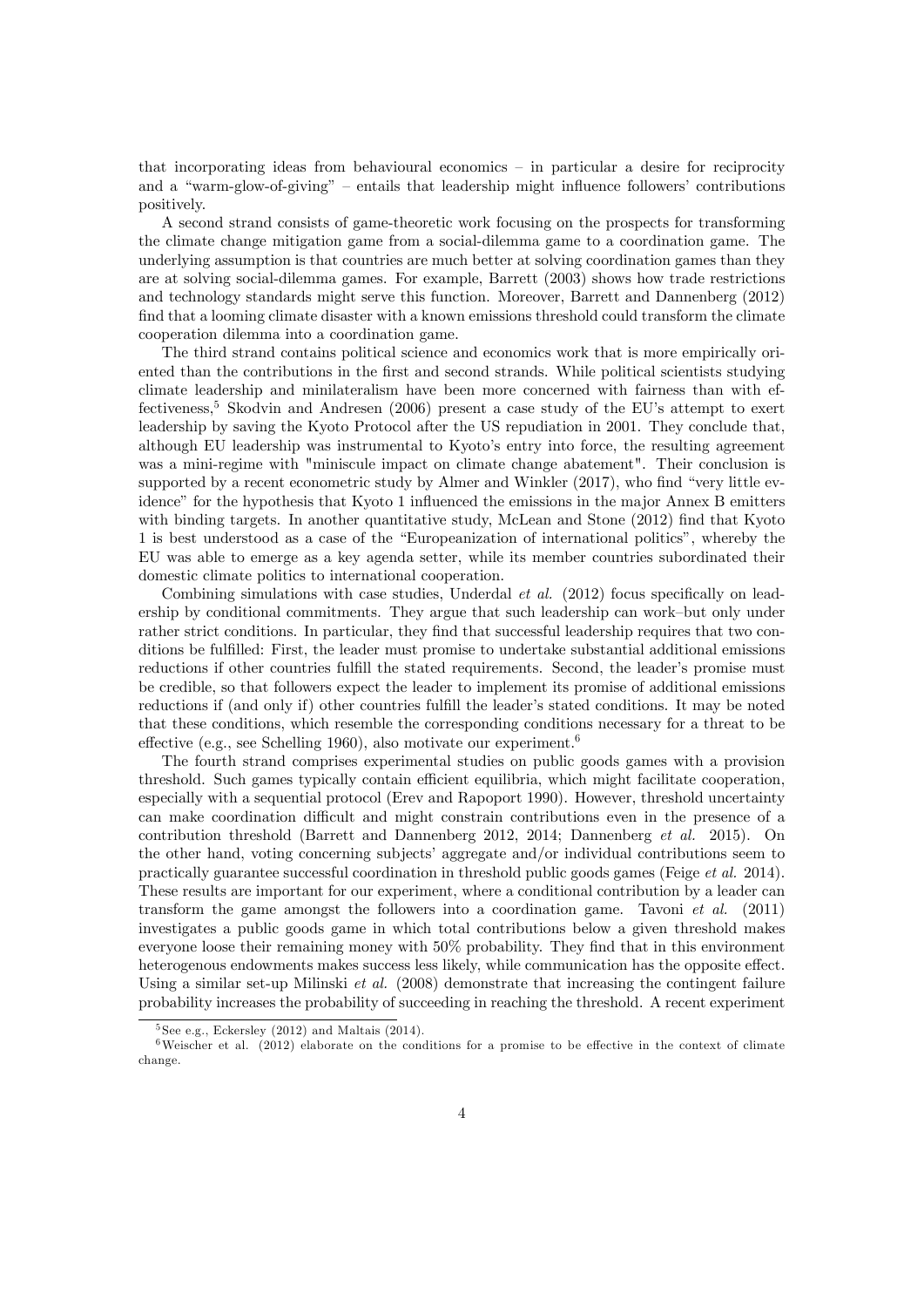finds that cooperation is larger and more stable if it affects the probability rather than the size of damages (Köke *et al.* 2015).

Finally, the fifth strand consists of a small but growing body of experimental research on leadership in public goods games. It is well known that subjectsí behaviour in public goods experiments tends to deviate systematically from standard game-theoretic predictions, which are based on the assumptions of purely self-interested motivation and common knowledge of rationality. In particular, subjects in public goods experiments contribute and (when given the opportunity) punish substantially more than suggested by the stark zero-contribution, zeropunishment predictions of standard game theory. The reasons for these deviations have been extensively explored in the literature (see e.g., Chauduri 2011; Fehr and Gächter 2000; Kosfeld et al. 2009; McEvoy 2010; McEvoy et al. 2011; Ostrom 2000; and Ostrom et al. 1992).

A number of other Öndings from experimental economics also provide relevant background for our experiment. For small groups (4 to 10 subjects) and sizable marginal per capita return on contributions (MPCR between  $0.30$  and  $0.75$ ), group size does not significantly affect contribution behaviour. In contrast, the MPCR, controlled for group size, significantly influences contributions in small-group, high-MPCR settings (Isaach and Walker 1988). Weimann et al. (2012) find that this relationship holds even for sizable groups (40 to 60 subjects) and for very low MPCRs (0.02 and 0.04). This Önding indicates that small-group behaviour in the lab is also relevant for large-scale problems where the marginal benefits of individual contributions to a public good are negligible, as is typically the case for global emissions reductions.

Cherry *et al.* (2005) find that heterogeneously endowed subjects contribute significantly less than homogeneously endowed subjects do. In contrast, Reuben and Riedl (2013) find that both heterogeneous endowments and heterogeneous returns produce approximately a doubling of contributions relative to the contributions in homogeneous groups when no punishment is available. However, when punishments are introduced, the increase in contributions is substantially weaker with heterogeneous MPCRs than with heterogeneous endowments. The authors conclude that subjects converge on efficient contribution norms even when endowments differ, but not when subjects benefit unevenly from public goods provision. According to Reuben and Riedl (2013), uneven benefits give rise to conflicting contribution norms.<sup>7</sup> Such conflicting norms hamper cooperation. There are important differences in the design of these studies that may account for the differences in results. In Cherry et al.  $(2005)$ , the experiment is one shot in groups of 4 while endowments are either earned or randomly allocated. In Reuben and Reidl (2013), endowments are random and the design is a 10 period partner-matching with groups of 3. However, Ruben and Reidl (2013) only analyze the final 5 periods. Furthermore, Cherry *et al.* (2005) use 4 earning levels, while Reuben and Reidl (2013) use only 2.<sup>8</sup>

Most public goods experiments implement simultaneous moves. In contrast, only a handful lets one group member (a leader) make its contribution decision before the other group members (the followers). Güth *et al.* (2007) find that experiments with (unconditional) leadership trigger higher average contributions than standard public goods experiments with simultaneous moves do. This difference in contributions is statistically significant, yet substantially moderate. Thus, while unconditional leadership enhances cooperation, it comes nowhere near fully solving the underlying collective action problem.<sup>9</sup> This result is supported by Levati *et al.* (2007), who find

 $^7$ Fisher et al (1995) find that a player's MPCR has a strong positive effect on that player's contribution, but find no effect of MPCR heterogeneity on group contributions.

 $8\text{ An early study that investigates heterogeneous MPCs is Fischer et al. (1995). They use a combined between$ and within subjects design and find that high MPCR types tend to contribute more than low MPCR types.

<sup>&</sup>lt;sup>9</sup> Compared to the baseline in which all subjects choose simultaneously, average contributions (over all periods and all groups) increase by 13.5 percentage points (from 40 percent in the baseline). In an additional treatment the leader is granted the right to exclude one member of the group from consuming the public benefits in the next period. This treatment increases average contributions by 39 percentage points compared to the baseline.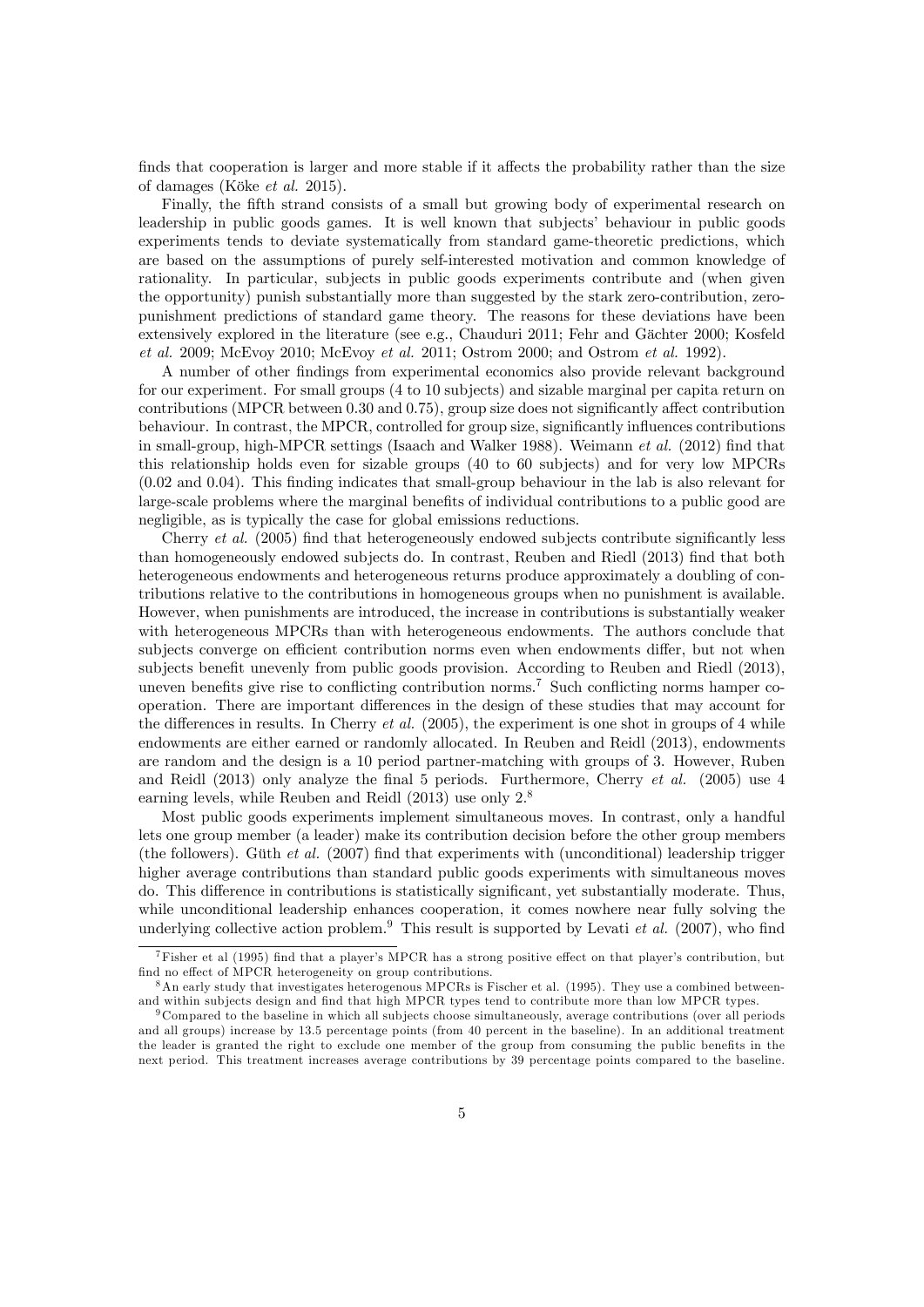that the effect of unconditional leadership is even weaker (but still significant) when subjects endowments differ and this difference is public knowledge.

Gächter *et al.* (2010) find that reciprocator types contribute significantly more than selfinterested types acting in the role of leader do.<sup>10</sup> A substantial part of this effect, however, is due to so-called false consensus. Reciprocator types initially tend to overestimate the number of other reciprocators in the population and hence contribute substantially in the first round. However, they are disappointed when other followers' contributions prove lower than expected. Disappointment due to false consensus may, at least partly, explain why average contributions are falling over time in the experiments such as the ones conducted by Güth  $et \ al.$  (2007) and Levati *et al.*  $(2007)^{11}$ 

In contrast, Rivas and Sutter  $(2011)$  find a substantial effect of leadership on contributions when leaders are permitted to self-select (rather than being allocated) into the leader role.<sup>12</sup> Moreover, with voluntary leadership, average contributions do not appear to be falling over time. These findings lend some support to the conjecture that enthusiastic leaders may make a difference. However, in the set-up of Rivas and Sutter leaders are not permitted to condition their contributions on follower behaviour—which is the focus of our experiment.

Of the contributions reviewed here, only Underdal *et al.* (2012) consider leadership by conditional commitments (as we do). Using Güth *et al.*'s unconditional leadership treatment as baseline, we introduce several novel treatments that aim at pinpointing the conditions under which leadership by intrinsically conditional commitments can or will be effective. Our treatments introduce changes step by step, so that only a single experimental design element differs from one treatment to the next.

# 3 Model and Treatments

Consider a three-stage one-shot game where one player is randomly selected as leader  $(L)$ , while the other  $n-1$  players are followers (F). Each player is endowed with  $z_k$  units of a numéraire good (with  $k = \{L, F\}$ ).

In stage one, the leader decides how much of its endowment to contribute to a public account for the group. In our eight main treatments (T3 through T10), the leader can also promise to top up its contribution in stage three, provided that the followers' average contribution exceeds a minimum specified by the leader. $13$ 

In stage two, followers—having observed the leader's contribution and conditional promise  $(i$  f any)—decide simultaneously how much of their endowment they will contribute to the public account; thus, player is contribution  $c_i$  must satisfy  $c_i \in [0, z_k]$ . Once made, the followers aggregate contributions are observed by the n players.<sup>14</sup>

Given our motivation, however, this sanctioning mechanism is not very interesting. A viable global climate is a pure public good, and excluding states from its benefits is not feasible.

 $10$  In this study the distribution of types is extracted using the strategy method (proposed by Selten 1967) prior to actual decision-making in the experiment.

<sup>11</sup>As suggested by an anonymous reviewer, false consensus might also explain why a small country such as Switzerland chose to present a highly ambitious INDC very early in the process leading up to the Paris agreement. Carattini et al.  $(2017)$  suggest that the Scandinavian countries' introduction of carbon taxes in the early 1990s (Finland 1990, Sweden and Norway 1991, Denmark 1992) may have contributed to starting a reciprocating process that eventually facilitated the Kyoto Protocol and even the Paris Agreement. However, they explicitly state that they are unable to decide whether false consensus played a role in this case.<br><sup>12</sup>Compared to decide whether false consensus played a role in this case.

<sup>12</sup> Compared to the simultaneous-choice baseline (with average contributions of 40 percent) voluntary leadership increases average contributions by almost 23 percentage points.

<sup>&</sup>lt;sup>13</sup> In T1 and T2, the leader cannot make such a conditional promise.

<sup>&</sup>lt;sup>14</sup>If followers move in a pre-determined sequence and promises are non-binding, a unique equilibrium exists in which no player contributes (by backwards induction). If promises are binding, a cooperative equilibrium exist in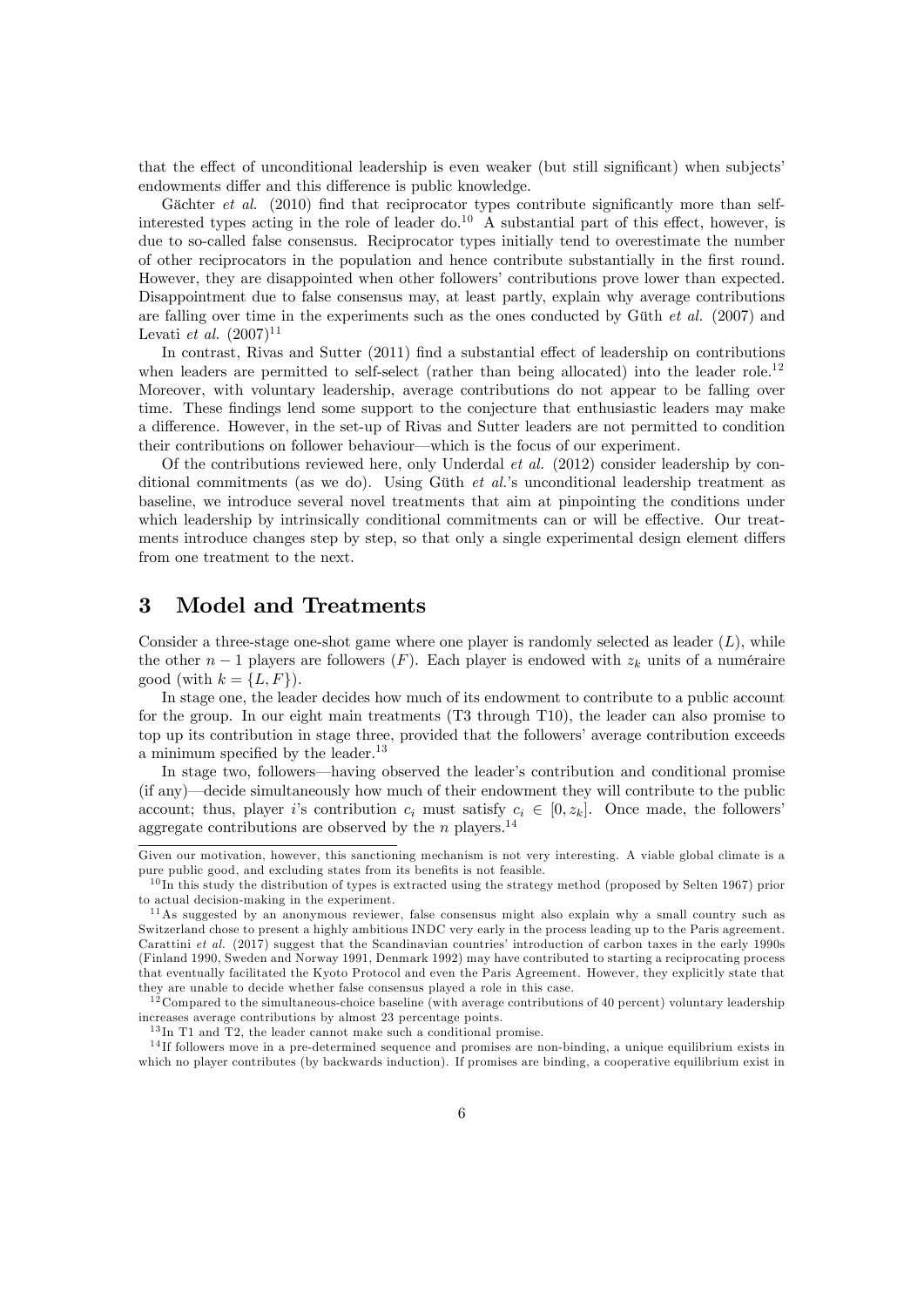In stage three, the leader's contribution can be increased (unless the leader contributed its entire endowment in stage one). In some of our treatments, the leader is free to choose whether it will top up its contribution and, if so, by how much. In other treatments, a computer program automatically implements the leader's conditional promise whenever followers fulfill the leader's condition. All treatments except T1 include this third stage (T1 consists of stages one and two only, and replicates Güth  $et$  al. 2007).

Contributions are multiplied by a factor (greater than unity and less than the number of players in the group) before being divided on all group members—either evenly or relative to the playersí endowments (see Table 1). Unless a contribution can be pivotal for increasing one or more other players' contributions, it is a strictly dominant strategy to contribute zero units to the public account (assuming rationality, self-interested motivation, and complete information).

Our 10 treatments were designed to study under what conditions leadership by conditional commitment will effectively enhance followers' contributions (Table 1). We are particularly interested in the effects of  $(1)$  giving the leader the possibility to explicitly state its conditions for topping up; (2) making the leader's conditional promise binding (i.e., fully credible); (3) expanding the leader's endowment; and  $(4)$  increasing the leader's MPCR.<sup>15</sup>

Player i's payoff  $\pi_i$  equals:

$$
\pi_i = z_k - c_i + \alpha_k \sum_{i=1}^n c_i
$$

Here the first right-side term  $(z_k)$  represents player i's endowment, the second  $(c_i)$  represents player i's contribution,<sup>16</sup> and the third represents player i's benefit from its own and others' contributions, with  $\alpha_k$  representing the MPCR. In all treatments,  $n = 4$  and  $z_F = 100$ . The values of  $z_L$ ,  $\alpha_L$ , and  $\alpha_F$  vary across treatments (see Table 1). Our design keeps the social return on contributions to the public good constant as we vary  $\alpha_L$  and  $\alpha_F$  over treatments.<sup>17,18</sup>

addition to the non-cooperative one. With a pre-determined sequence of moves and binding promises, however, a unique subgame-perfect equilibrium exists. This is in contrast to the case where followers move simultaneously, and where there may be multiple ways to play the cooperative equilibrium (see below).

<sup>&</sup>lt;sup>15</sup> Interpreting (3) and (4) in a climate context: A leader can be "big" in two ways; by having a large endowment, which can be interpreted as having a large capacity to emit; and by having a large marginal benefit of abatement, which can be interpreted as having a large population benefiting from it.

<sup>&</sup>lt;sup>16</sup>For the leader,  $c_i$  represents the sum of its contribution in stage 1 and its contribution in stage 3.

<sup>&</sup>lt;sup>17</sup> Specifically,  $\alpha_L + 3\alpha_F = 1.6$  both when  $\alpha_L = \alpha_F = 0.4$  and when  $\alpha_L = 0.64$  and  $\alpha_F = 0.32$ .

<sup>&</sup>lt;sup>18</sup>More generally, our design enables us to vary each of our three main parameters (credibility, leverage and even/uneven distribution of the gains from cooperation), while keeping the other two constant. To do this, we need a total of eight treatments (T3 through T10).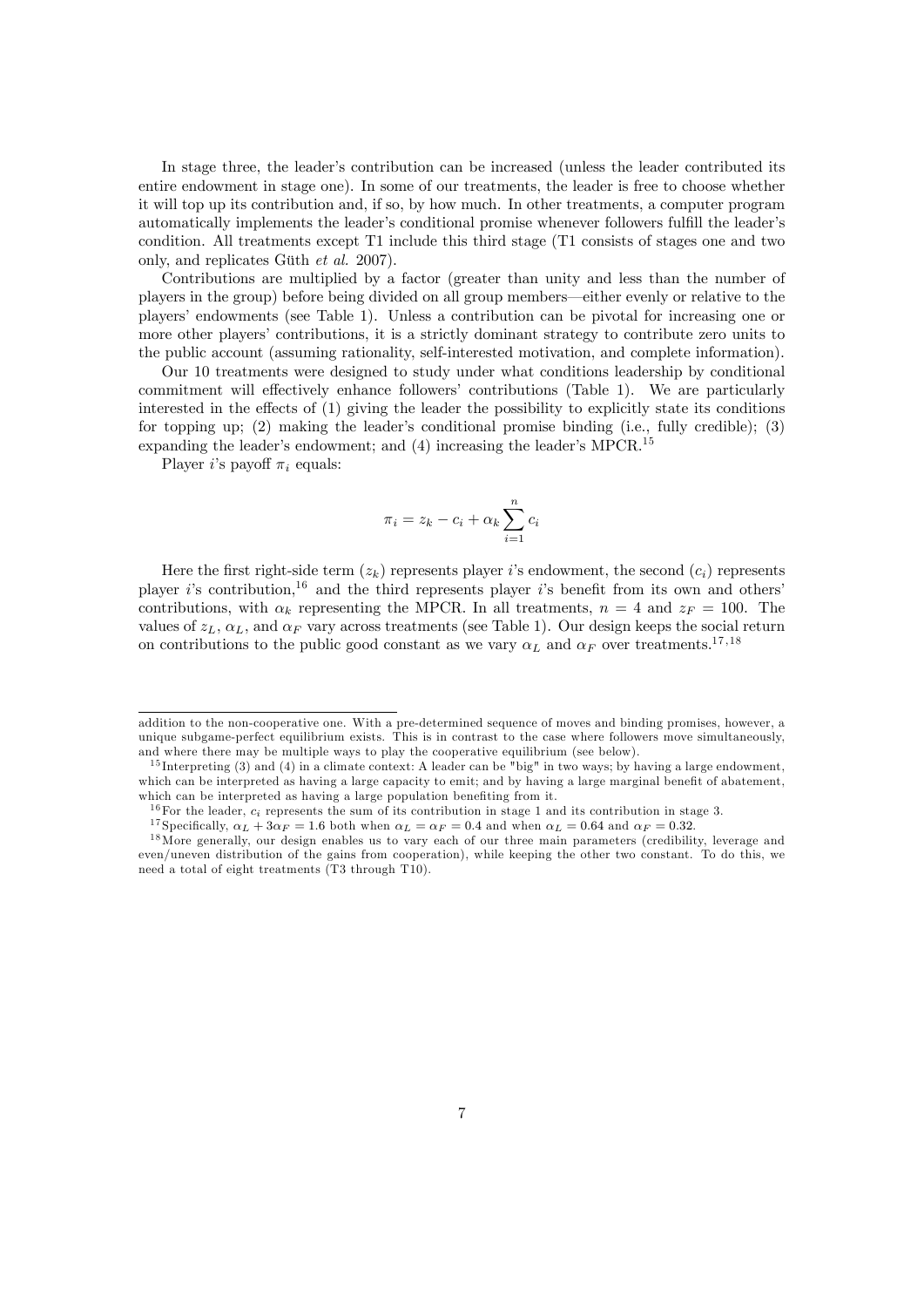| Treatment           | Short description             | Detailed description                         | $\boldsymbol{z}_L$ | $\alpha_L$ | $\alpha_F$ |
|---------------------|-------------------------------|----------------------------------------------|--------------------|------------|------------|
| $_{\rm T1}$         | Baseline/control              | Standard sequential-simultaneous public      | 100                | 0.4        | 0.4        |
|                     |                               | goods game. Leader moves first and           |                    |            |            |
|                     |                               | followers move simultaneously after having   |                    |            |            |
|                     |                               | observed the leader's contribution.          |                    |            |            |
| T2                  | Implicit conditionality       | As T1, except that leader can top up         | 100                | 0.4        | 0.4        |
|                     |                               | (i.e., make a second contribution decision)  |                    |            |            |
|                     |                               | in stage three, after having observed the    |                    |            |            |
|                     |                               | followers contributions.                     |                    |            |            |
| $\rm{T}3$           | Explicit conditionality,      | As T2, except that leader can make a         | 100                | 0.4        | 0.4        |
|                     | nonbinding promise            | nonbinding, conditional promise to top up.   |                    |            |            |
|                     |                               | The condition is that the followers' average |                    |            |            |
|                     |                               | contribution must exceed a minimum           |                    |            |            |
|                     |                               | chosen by the leader.                        |                    |            |            |
| T <sub>4</sub>      | Explicit conditionality,      | As T3, except that the leader's promise is   | 100                | 0.4        | 0.4        |
|                     | binding promise               | binding, in the sense that if the leader's   |                    |            |            |
|                     |                               | stated condition is fulfilled, then the      |                    |            |            |
|                     |                               | promise is automatically implemented by      |                    |            |            |
|                     |                               | the computer.                                |                    |            |            |
| T5                  | Explicit conditionality,      | As T4, except that the leader's share        | 100                | 0.64       | 0.32       |
|                     | binding promise, public gains | of the gains from the public account equals  |                    |            |            |
|                     | shared unevenly               | twice that of a follower.                    |                    |            |            |
| T6                  | Explicit conditionality,      | As T4 except that the leader's endowment     | 200                | 0.4        | 0.4        |
|                     | binding promise, big leader,  | equals twice that of a follower.             |                    |            |            |
|                     | public gains shared evenly    |                                              |                    |            |            |
| $\operatorname{T7}$ | Explicit conditionality,      | As T4, except that the leader's endowment    | 200                | 0.64       | 0.32       |
|                     | binding promise, big leader,  | equals twice that of a follower and that the |                    |            |            |
|                     | public gains shared unevenly  | leader's share of the gains equals twice     |                    |            |            |
|                     |                               | that of a follower.                          |                    |            |            |
| T8                  | Explicit conditionality,      | As T5, except that the leader's promise      | 100                | 0.64       | 0.32       |
|                     | nonbinding promise, public    | is nonbinding.                               |                    |            |            |
|                     | gains shared unevenly         |                                              |                    |            |            |
| T9                  | Explicit conditionality,      | As T6, except that the leader's promise      | $200\,$            | 0.4        | 0.4        |
|                     | nonbinding promise, big       | is nonbinding.                               |                    |            |            |
|                     | leader, public gains shared   |                                              |                    |            |            |
|                     | evenly                        |                                              |                    |            |            |
| T10                 | Explicit conditionality,      | As T7, except that the leader's promise      | 200                | 0.64       | 0.32       |
|                     | nonbinding promise, big       | is nonbinding.                               |                    |            |            |
|                     | leader, public gains shared   |                                              |                    |            |            |
|                     | unevenly                      |                                              |                    |            |            |

Table 1: Treatments.  $z_L$ : the leaders endowment;  $\alpha_k$ : MPCR for player k  $(k = L, F)$ 

We begin by considering a situation in which the assumptions of what we might call the "standard model" apply: In this situation, it is common knowledge that all  $n$  players are rational and purely self-regarding. Based on these assumptions, what will be the game's subgame-perfect equilibrium? The answer depends on whether the leader's promise is binding.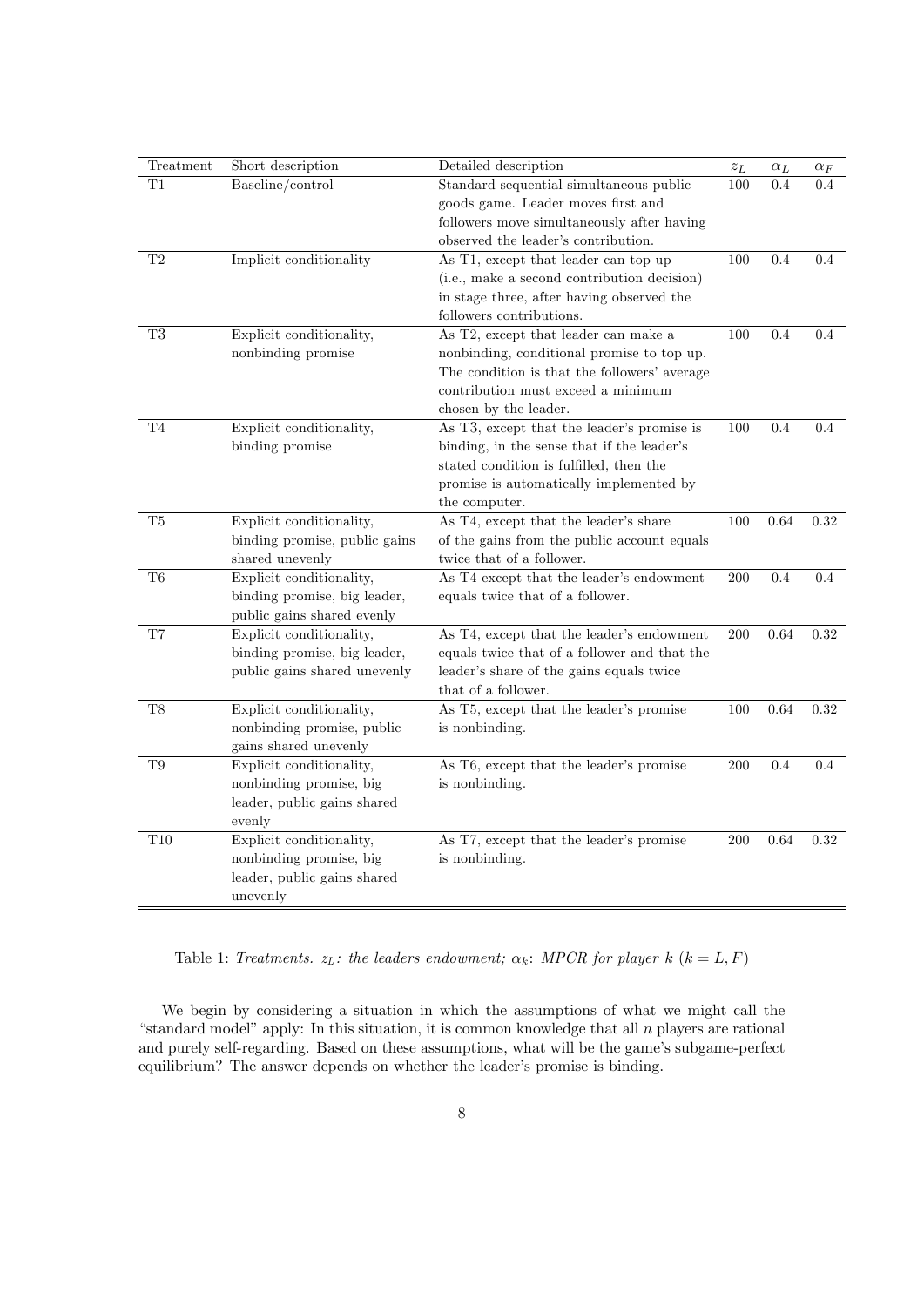First, consider the case where the leader's promise is nonbinding, so that in stage three, the leader is free to choose whether it will keep or violate its promise (if any) from stage one. Using backward induction we Önd that in stage three, the leader will contribute zero. The reason is that the marginal cost of contributing one unit is 1, whereas the marginal private benefit of contributing one unit is only  $\alpha_L$  (< 1). Moreover, contributing a positive amount in stage three cannot influence followers' contributions, simply because followers have no decisions to make after stage two (in the one-shot game).

In stage two, no follower will make a contribution, because  $\alpha_F < 1$  and because followers anticipate that, regardless of their decisions, the leader will contribute zero in stage three.

Finally, in stage one the leader will contribute nothing, because  $\alpha_L < 1$  and because the leader anticipates that, regardless of the leader's stage-one contribution (and promise, if any), no follower will make a contribution in stage two.

It follows that for T1 and T2 (in which the leader can make no promise at all) as well as for T3, T8, T9, and T10 (in which the leader can make only a nonbinding promise), the unique subgame-perfect equilibrium of the standard model is that all n players contribute nothing.<sup>19</sup> Thus, in these treatments each player's equilibrium payoff equals its endowment  $z_k$ . Because  $\alpha_k > 1/n$  in our design, this subgame-perfect equilibrium is Pareto dominated by the nonequilibrium outcomes wherein all players contribute their entire endowment. Note that many such outcomes exist, because the leader can divide its contribution of  $z_L$  units between stage one and stage three in many different ways. $20$ 

Backward induction shows that in a finitely repeated game, the stage-game equilibrium will be played in every period. Thus, in T1, T2, T3, T8, T9, and T10 the subgame-perfect equilibrium in the Önitely repeated game is that all players contribute zero units in every period.

Next, turn to the case where the leader's promise is binding  $(T4 \t{through } T7)$ . For this case, our experimental design makes it public knowledge that if followers fulfill the leader's condition, then the leader's promise to make an additional contribution in stage three will be automatically implemented by the computer. In all treatments where the leader's promise is binding, cooperative equilibria exist. In particular, the leader can—by choosing its stage-one contribution and promise appropriately—create a coordination game for the followers. Denote the leader's conditional contribution  $b$  and its minimum requirement for the followers' average contribution  $c^*$ . Follower is return from contributing to the public account will then equal:

$$
c_i(\alpha_F - 1) \text{ if } c_i < (n - 1)c^* - \sum_{j \neq i} c_j
$$

and

$$
c_i(\alpha_F - 1) + b\alpha_F \text{ if } c_i \ge (n - 1)c^* - \sum_{j \ne i} c_j
$$

where  $c_j$  is follower j's contribution. Notice that follower is return function shifts vertically at the point where  $i$ 's contribution is pivotal for triggering implementation of the leader's conditional

 $19$ What would the leader promise in equilibrium? Because the promise is nonbinding, it is costless to make any promise as well as to violate it (cheap talk). Any promise is thus consistent with equilibrium behavior. Experimental evidence suggests that most people do not use cheap talk to mislead others (Ostrom 2000: 141).

 $^{20}$ When the leader must choose an integer between 0 and 100 (as in our experiment), exactly 101 such Paretooptimal outcomes exist.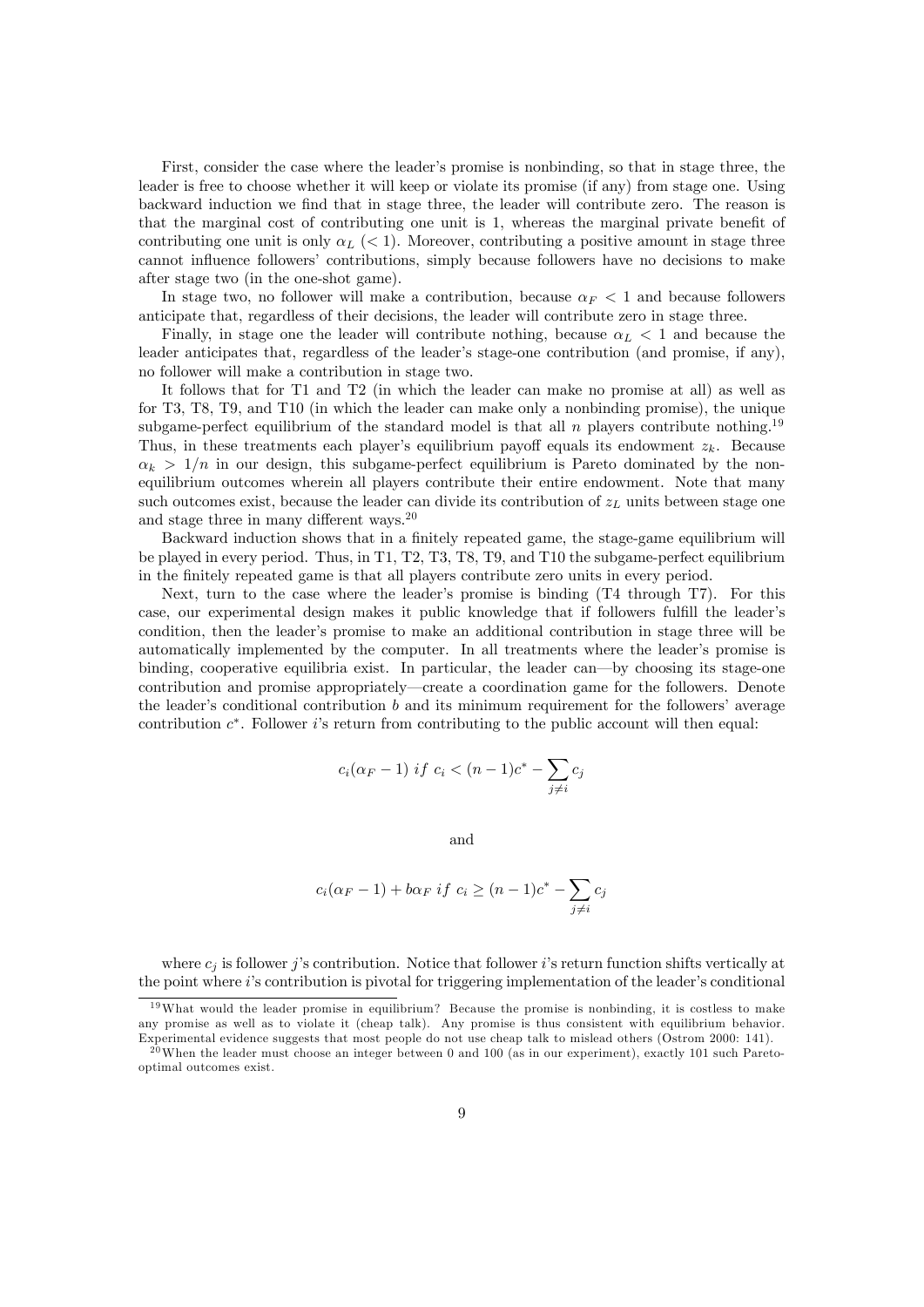contribution. Denote this point  $c_i^*$ . The return function is non-negative if  $c_i^*(\alpha_F - 1) + b\alpha_F \ge 0$ . Solving for b gives:

$$
b \ge \frac{(1 - \alpha_F)}{\alpha_F} c_i^* \tag{1}
$$

When condition (1) holds, a follower has no incentive to deviate unilaterally from  $c_i^*$ ; hence,  $c_i^*$  constitutes a best reply given the other players' contributions (and the leader's promise). Dropping the subscript on  $c^*$ , condition (1) gives the combinations of b and  $c^*$  with which the leader will create a coordination game for the followers. All combinations of follower contributions that exactly meet the leader's stated minimum constitute equilibria of the stage 2 game; however, zero contributions by all players is also an equilibrium. The positive-contribution equilibria Pareto dominate the zero-contribution equilibrium whenever condition (1) is a strict inequality. However, zero contribution is the maximin strategy for followers.

Given that the leader sets b and  $c^*$  according to equation (1) and followers coordinate to meet  $c^*$ , the leader's marginal benefit with regard to  $c^*$  is  $\alpha_L(n-1)$  while the marginal cost is  $\frac{(1-\alpha_L)(1-\alpha_F)}{\alpha_F}$ . Rearranging gives the following conditions for profits to be increasing in  $c^*$ .

$$
\frac{\alpha_L}{(1-\alpha_L)} > \frac{(1-\alpha_F)}{\alpha_F(n-1)}\tag{2}
$$

This condition is always satisfied in our experiment. Furthermore, when followers fail to coordinate, the leader's marginal benefit and marginal cost with regard to  $c^*$  are both zero. The leader will maximize its payoff by maximizing  $c^*$  subject to its own budget constraint, the followers' budget constraint, and the condition in equation  $(1)$ . Solving yields

$$
c^* = \min\left[z_L \times \frac{\alpha_F}{(1 - \alpha_F)}, z_F\right]
$$
\n(3)

$$
b = \frac{(1 - \alpha_F)}{\alpha_F} c^* \tag{4}
$$

The numeric equilibrium solutions in terms of the leader's contribution and the required average follower contributions are listed in Table 2 for the treatments with binding promises.

| Treatment | Equilibria $(c_L, \bar{c}_F)$ | Percent of potential |
|-----------|-------------------------------|----------------------|
| T4        | $(0,0)$ and $(100,66)$        | 74.5                 |
| T5        | $(0,0)$ and $(100,47)$        | 60.3                 |
| T6        | $(0,0)$ and $(150,100)$       | 90.0                 |
| T7        | $(0,0)$ and $(200,94)$        | 96.4                 |

Table 2: Equilibrium leader contribution and equilibrium average follower contributions in treatments with binding promise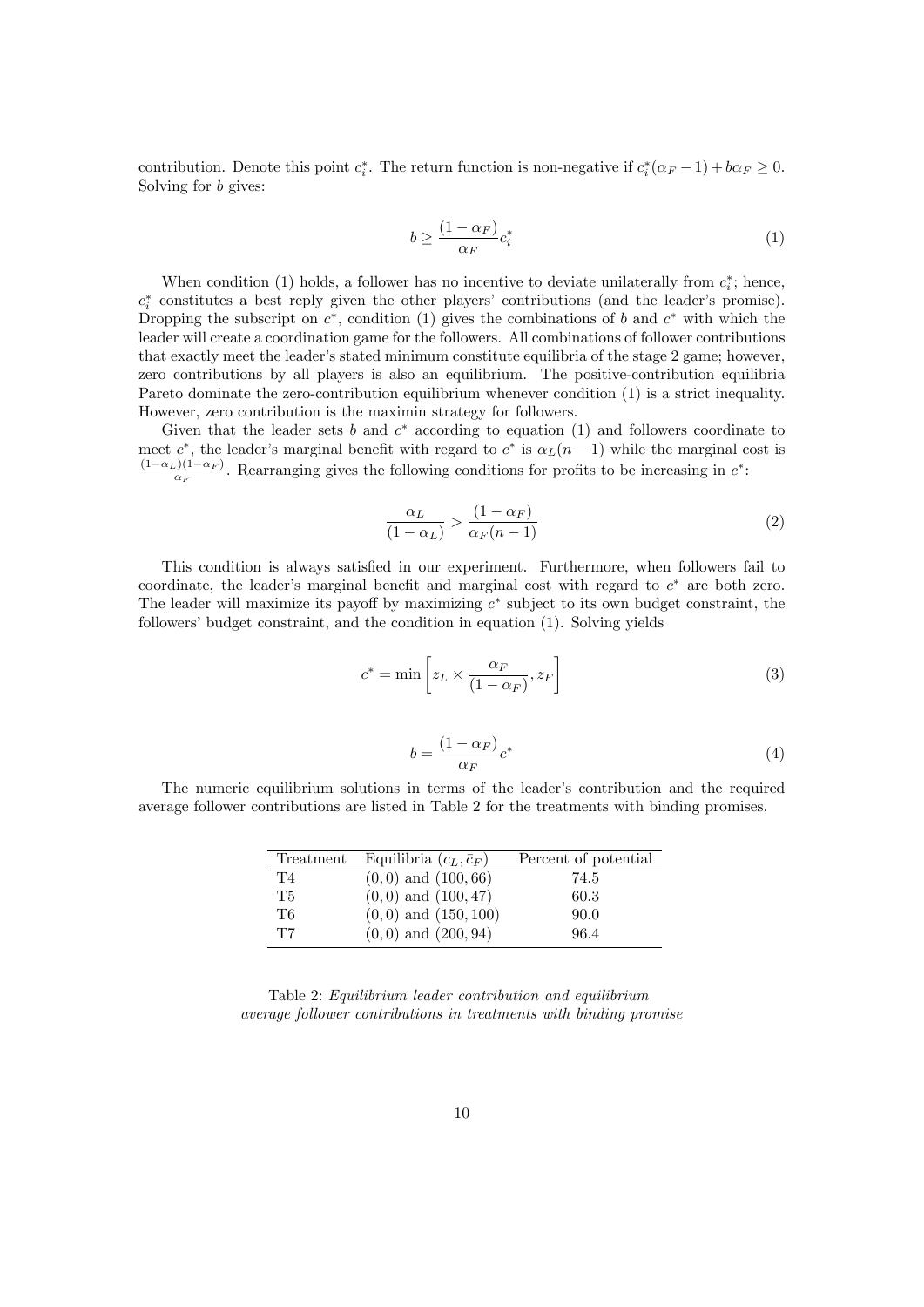Note that more than two equilibria typically exist: unless the leader's condition requires all followers to contribute their entire endowment, the followers can take on the costs involved in satisfying the leader's stated condition in (many) different ways. Given this coordination problem, it is by no means obvious that the followers will manage to settle on any particular positive-contribution equilibrium.<sup>21</sup> Treatment 6 provides an exception to the multiplicity of positive contribution equilibria. In this treatment followers are required to contribute their entire endowment in equilibrium, reducing the number of positive contribution equilibria to one. To ensure that the positive-contributions equilibrium is strictly Pareto dominant, the leader must set the ratio of b to  $c^*$  slightly higher than implied by equations (3) and (4).

The last column in Table 2 provides the sum of contributions in the positive contributions equilibrium, as a percentage of the sum of endowments. This percentage can be taken as a measure of efficiency, since the payoffs are increasing linearly in the sum of contributions. As can be seen, achieving a high efficiency in public goods provision requires a high leader endowment and access to a commitment technology.

In our experiment, the costs of public goods provision are linear. In online appendix  $B$ , we explore a model in which costs are increasing in own contributions (e.g., see Barrett 1994; 2002). We demonstrate that modified versions of conditions  $(1)$  and  $(2)$  can be satisfied for increasing marginal costs.

### 4 Implementation

As explained in the previous section, we ran 10 treatments (including the control treatment). Each treatment consisted of 16 periods. To avoid "envy effects," we let each subject act as leader for four (subsequent) periods. Which subject acted as leader in which four periods was determined randomly.<sup>22</sup>

We recruited a total of 408 subjects for the experiment, 176 subjects from the general student population at BI Norwegian Business School and 232 subjects from the general student population at Appalachian State University, Boone. While the empirical record remains thin, the existing evidence seems to indicate that elites do not differ radically from students in terms of self regard or strategic reasoning (Hafner-Burton et al. 2014; LeVeck et al. 2014; for more details, see online appendix  $A$ ). The number of groups included in a session varied from 3 to 7. No subject participated in more than one session. We ran a total of 21 sessions for the experiment, striving to balance the US and Norwegian sessions over the 10 treatments. The sessions were conducted between May 2013 and May 2014.

We implemented a partner design in which the four-subject groups were formed randomly at the beginning of each treatment and remained constant for that treatment's 16 periods. Subjects only received feedback about behaviour in their own group. In each period, all subjects received information about the leader contribution prior to entering stage 2. After followers had made their (simultaneous) contribution decisions in stage 2, all subjects were informed about these follower contributions. When relevant  $(T2-T10)$ , all subjects were informed about the leaders stage three contribution after it had been made. Finally at the end of each period all subjects

<sup>&</sup>lt;sup>21</sup>An anonymous reviewer commented that the leader could ensure that the followers do NOT encounter such a coordination problem, by formulating its conditional commitment on the form: "I contribute an extra amount of x, conditional on EACH of the other countries contributing an amount of y". While the reviewer is obviously right, we have never seen a conditional commitment resembling this formulation in the real world.

 $^{22}$ Literature on the possible effects of role reversal is scarce; however, the scant evidence that does exist seems to point in the direction of no significant effect. For example, Hall (2013) finds no significant difference in behavior between role-reversal and single-role protocols for a trust game. Ball et al. (1991) report a weak role-switching effect in a bilateral-bargaining experiment. Their interpretation is that role-switching facilitates improved decision-making (in a game-theoretic sense) because it helps people focus on their adversaryís decisions.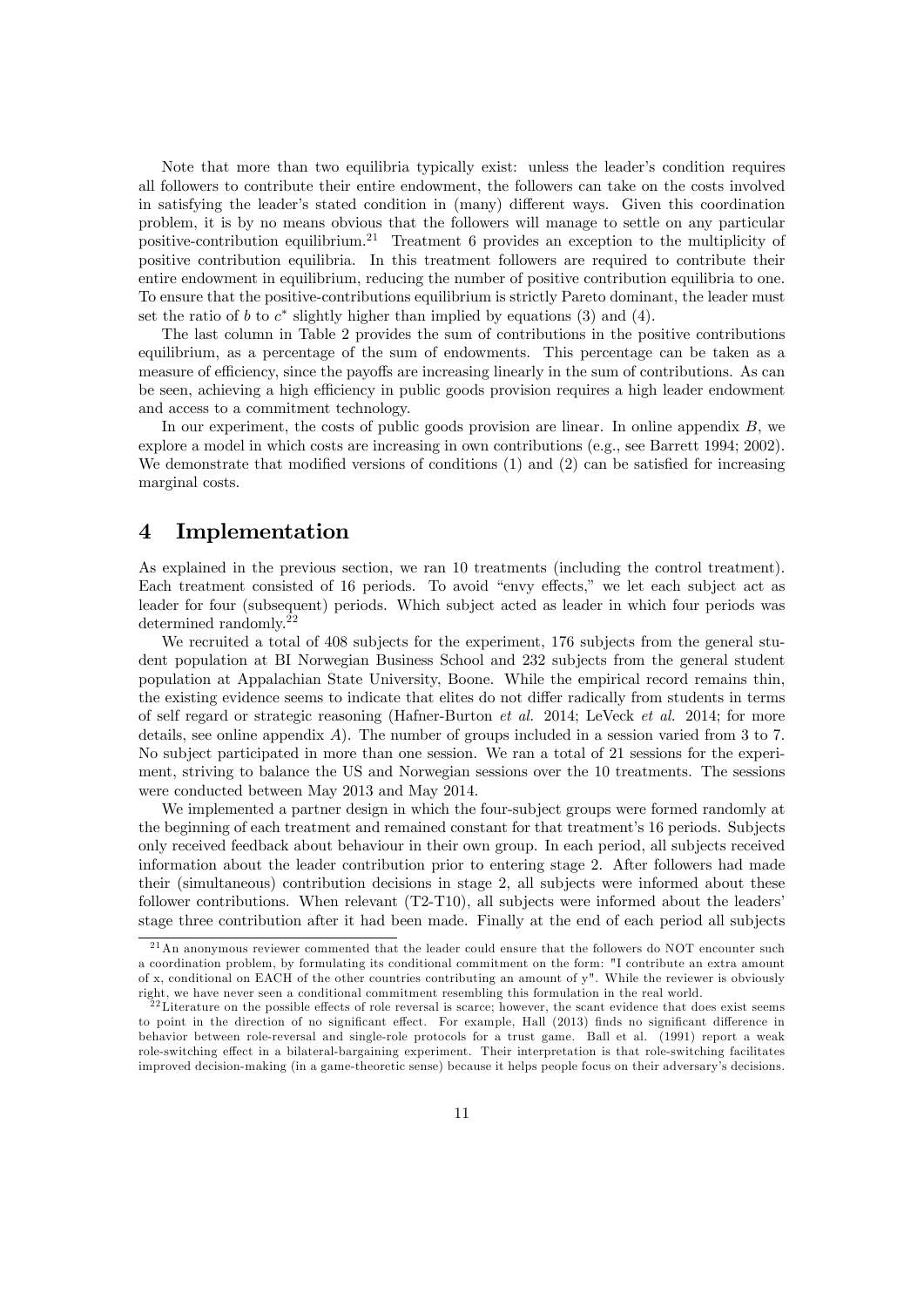received feedback in the form of a statistic covering decisions and payoffs in the current and all previous periods. Subjects' anonymity was preserved throughout.

All sessions were computerized, and the experiment was programmed in z-Tree (Fischbacher 2007). In each session the administrator, having seated the subjects at randomly drawn cubicles in the lab, distributed the instructions and read them aloud. Sample instructions and screen shots are included in online appendix C. The session began after subjects had answered a set of control questions designed to ensure they understood the payoff structure. Each session lasted about one hour. In the experiment an Experimental Currency Unit (ECU) was used. The instructions made the exchange rate from ECU to USD or NOK public knowledge.

Subjects received their earnings in cash and privately, at the end of the session, which lasted on average around one hour. Subject earnings averaged around USD 40 / NOK 250 in the Oslo sessions, and USD 24 / NOK 150 in the Boone sessions.<sup>23</sup>

### 5 Results

We are particularly interested in how the average follower contributions varies by treatment. In addition, we study how often the leader creates a coordination game for the followers and whether followers are able to coordinate by meeting (or exceeding) the leader's stated condition.

### 5.1 Average follower contributions

Figure 1 shows the average follower contributions and the average leader contribution for all of our 10 treatments. Seven main features stand out.

First, the average follower contributions varies considerably across treatments. In particular, it is more than three times higher in treatment 6 (the maximum) than in treatment 3 (the minimum). Thus, the variables defining our treatments seem to influence the followers' behaviour.

Second, the average leader contribution also varies considerably across treatments. Thus, the variables defining our treatments seem to influence the leader's behaviour as well.

Third, the average follower contributions are positively correlated with the average leader contribution. This finding suggests that the leader's behaviour influences the followers' behaviour (and possibly vice versa).

Fourth, the average follower contributions are not higher in treatments 2 and 3 than in treatment 1. Thus, giving the leader the opportunity to top up or to top up and make a conditional promise does not by itself enhance public goods provision.

Fifth, and consistent with the equilibrium of our model, the average follower contributions are higher in treatments where (1) the leader has a large endowment and (2) implementation of the leaderís promise is automatic, than in treatments with neither of these two features. For example, compare treatment 6 (uneven endowment and automatic implementation) with treatment 3 (even endowment and voluntary implementation). The impact of coordination is analyzed further below.

Sixth, only one treatment (treatment 6) displays average follower contributions higher than 50% of the endowment. Thus, public goods provision remains moderate even under favorable conditions.

Finally, the general pattern is that leaders contribute more than half of their total contributions in stage one.<sup>24</sup> The exception is when leaders have a higher endowment than their

<sup>&</sup>lt;sup>23</sup>Differences in earnings are due to the particular rules of the two labs, reflecting the optional hourly wage for a student in the two locations.

<sup>&</sup>lt;sup>24</sup>One might wonder why a rational leader would contribute anything at all in stage one. As suggested by an anonymous reviewer, the motive might be reputation building or a desire to signal a will to cooperate, thereby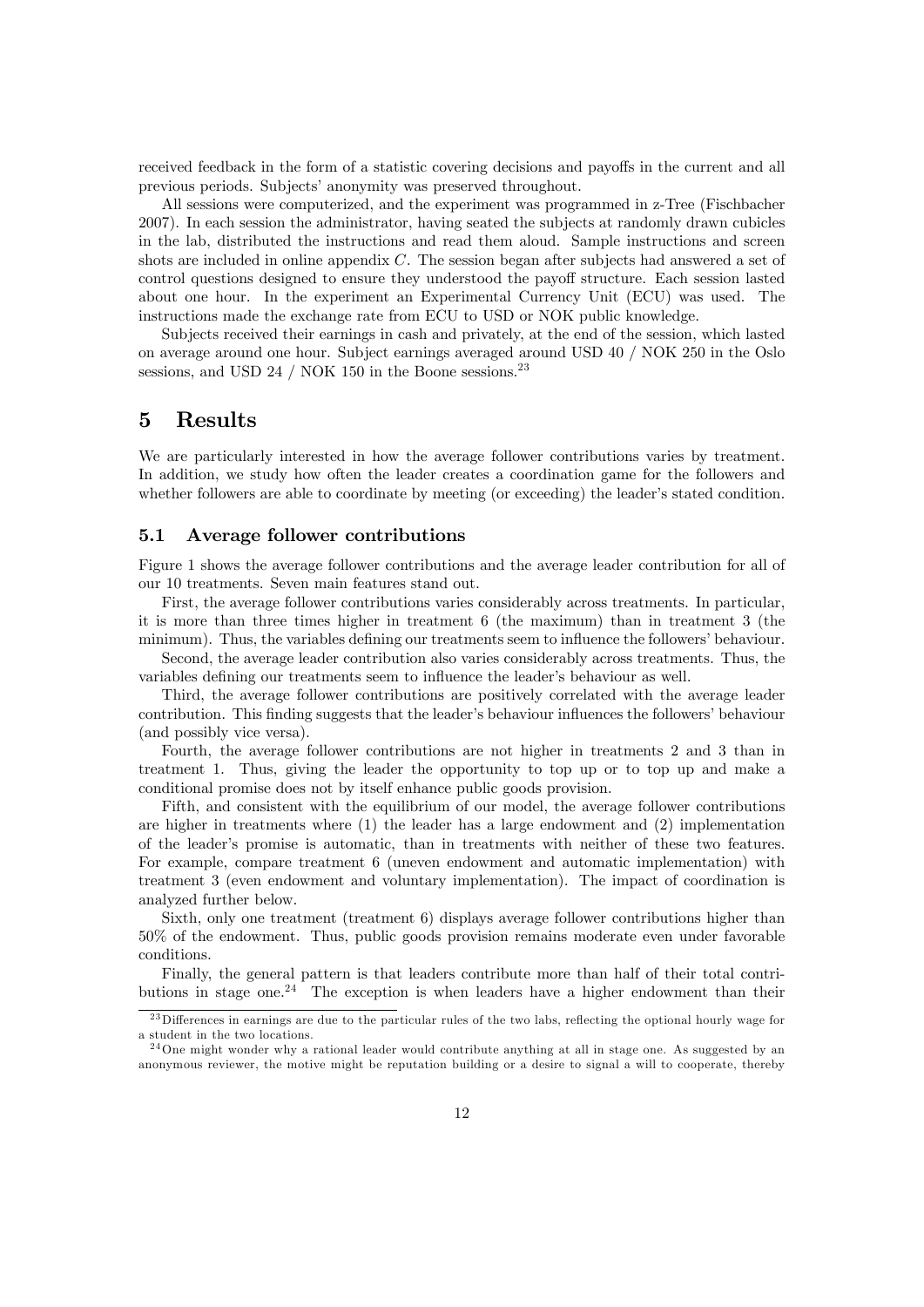followers and pledges are binding. Under such conditions, at least half of what leaders contribute is contributed in stage three. This is what one would expect to see if conditional commitments primarily work for leaders with high endowment and access to a commitment technology.



Figure 1: Average leader and follower contributions by treatment.

### 5.2 Treatment regressions

In this section we analyze our data using a series of regressions, paying particular attention to interaction effects. In the regressions individual decisions are used as the unit of analysis. We run the regressions with individual random effects, and cluster standard errors at the group level to control for within-group interactions.<sup>25</sup> The results from the regression analysis are consistent

making the conditional promise more credible. We leave for future research a more in-depth analysis of such motives.

<sup>&</sup>lt;sup>25</sup>We performed a series of robustness tests using alternative model specifications. Using group averages as the dependent variable (rather than individual decisions), with group random effects and standard errors clustered on groups, does not qualitatively alter results. Inclusion of fixed-period effects (alone or in addition to random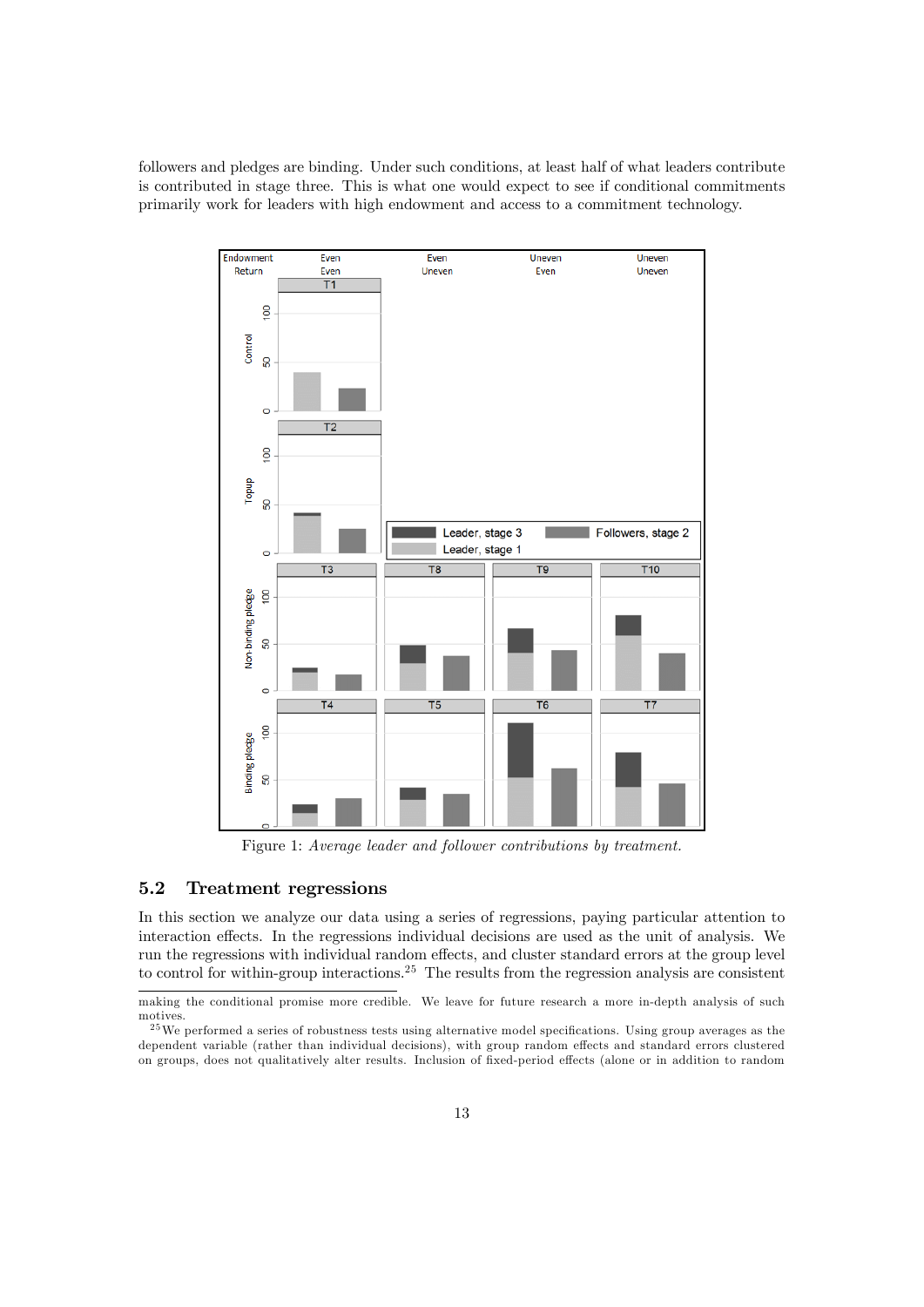|                     | Model 1 |     | Model 2 |                    |        |     | Model 3 |     |
|---------------------|---------|-----|---------|--------------------|--------|-----|---------|-----|
|                     |         |     |         | $\overline{MPCRs}$ |        |     |         |     |
|                     |         |     |         |                    | Even   |     | Uneven  |     |
| Binding             | 7.66    | **  | 8.07    | $**$               | 13.35  | *** | 4.10    |     |
|                     | (3.66)  |     | (3.26)  |                    | (4.58) |     | (3.92)  |     |
| Endowment           | 16.91   | *** | 10.76   | ***                | 19.48  | *** | 5.24    |     |
|                     | (3.68)  |     | (3.51)  |                    | (5.32) |     | (4.46)  |     |
| Returns             | 1.83    |     | 0.59    |                    |        |     |         |     |
|                     | (3.76)  |     | (3.39)  |                    |        |     |         |     |
| Top up              | 4.26    |     | 3.82    |                    |        |     |         |     |
|                     | (5.80)  |     | (4.85)  |                    |        |     |         |     |
| Promise             | $-0.71$ |     | 1.77    |                    |        |     |         |     |
|                     | (5.84)  |     | (5.01)  |                    |        |     |         |     |
| Lab                 | 12.34   | *** | 10.45   | ***                | 2.40   |     | 14.18   | *** |
|                     | (3.19)  |     | (2.84)  |                    | (5.36) |     | (4.14)  |     |
| Unconditional $c_L$ |         |     | 0.12    | ***                | 0.08   |     | 0.07    |     |
|                     |         |     | (0.03)  |                    | (0.05) |     | (0.04)  |     |
| Lagged $c_L$        |         |     | 0.07    | ***                | 0.11   | *** | 0.06    | **  |
|                     |         |     | (0.02)  |                    | (0.03) |     | (0.03)  |     |
| Constant            | 14.68   | *** | 8.41    | ***                | 11.25  | *** | 20.64   | *** |
|                     | (3.74)  |     | (3.13)  |                    | (3.65) |     | (4.14)  |     |
| $\overline{R^2}$    | 0.131   |     | 0.197   |                    | 0.295  |     | 0.101   |     |
| Subjects            | 408     |     | 408     |                    | 160    |     | 152     |     |
| Observations        | 4896    |     | 4590    |                    | 1800   |     | 1710    |     |

with the results from non-parametric tests using group level data as units of analysis (see online appendix  $D$ ).

Table 2 reports the results of four GLS regressions. Model 1 includes our five institutional variables: Binding (scores 1 if the promise is implemented automatically, 0 otherwise), Endowment (scores 1 if endowments are uneven, 0 otherwise), Returns (scores 1 if MPCR are uneven, 0 otherwise), Top-up (scores 1 if leader can top up, 0 otherwise), and Promise (scores 1 if leader can make a promise, 0 otherwise). It also includes the control variable Lab (scores 1 for Boone sessions, 0 for Oslo sessions).

Both Endowment and Binding have a positive and significant effect on average follower contributions. Top-up, Promise, and Returns have no significant effect in Model 1. Lab has a significant positive effect.

A main finding in the experimental literature on public goods provision is that a significant fraction of subjects reciprocate the actions of others.<sup>26</sup> To account for this behavioural regularity, Model 2 adds the leader's unconditional contribution in the current period and the leader's total contribution in the previous period as control variables.<sup>27</sup> Because data for the leader's total

Table 3: Follower contributions. Random (individual) effects GLS regressions. (Robust standard errors clustered on groups).  $*10\%$ ;  $**5\%$ ;  $**1\%$ .

effects) does not qualitatively alter results either. Again, this holds both for individual decisions and for group averages as dependents, and for full sample analysis as well as for split sample analysis.

<sup>&</sup>lt;sup>26</sup> Chadhuri (2011) provides a thorough review of experimental results. Theories of reciprocity are provided in e.g. Sugden (1984) for public goods games, and in Falk and Fischbacher (2006) for a more general setting.

 $^{27}$  Both variables are observable at the contribution stage of followers, and are therefore potentially subject to follower reciprocation of leader behavior.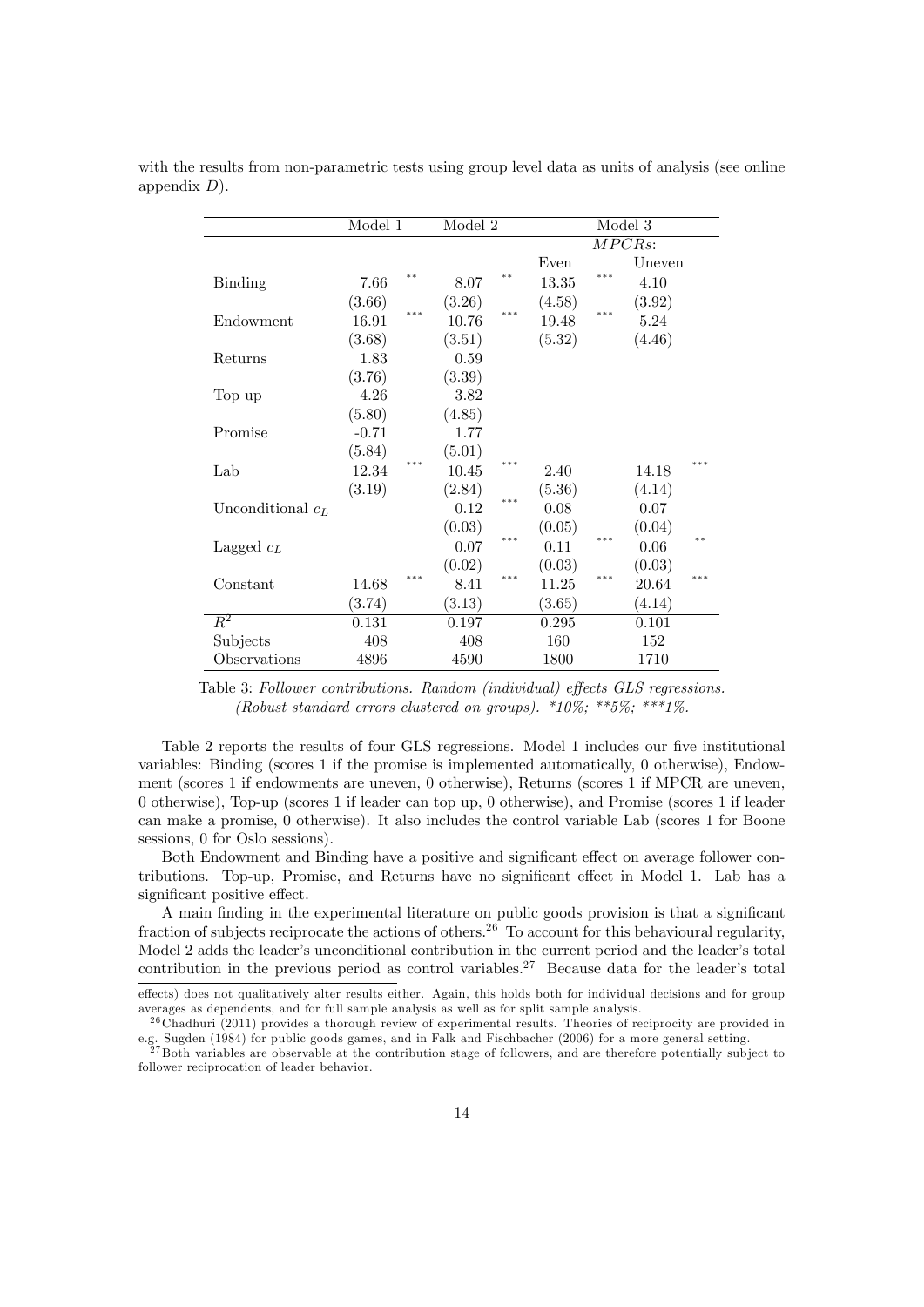contribution in the previous period is undefined for period 1, the number of observations is lower for Model 2 than for Model 1. Both additional controls have a positive and significant effect. Concerning the other variables, the most important change from Model 1 to Model 2 is that the effect of Endowment declines in magnitude. However, both Binding and Endowment retains significantly positive effects. Thus, it seems that these two variables' effect on average follower contributions is partly mediated by the average leader contribution.

Non-parametric tests (see online appendix  $D$ ) indicate the presence of statistical interaction; hence, we also analyze our data separately for treatments with even returns and for treatments with uneven returns. The results are presented in Model 3 and confirm that interaction effects are indeed present. With uneven returns ( $\alpha_L = 0.64$ ), both Binding and Endowment have only weak positive effects that are not statistically significant at conventional levels. However, with even returns ( $\alpha_L = 0.4$ ), each variable's effect increases by a factor of about three. They also become strongly significant. Concerning the controls, it is worth noting that Lab is no longer significant. Finally, R-squared is higher than in any of our other regressions.<sup>28</sup>

In summary, our regressions confirm that leading by conditional commitment can enhance followers' contributions to a public good. They also confirm that this effect depends on the institutional setting. In particular, leading by conditional commitment is most likely to induce followers to contribute (more) if the leader has both credibility and ability to influence followers payoff substantially, while the benefits from cooperation are shared evenly.<sup>29</sup>

We summarize these findings in two results:

Result 1 Leadership by conditional commitment enhances public goods provision under some conditions, yet falls substantially short of solving the collective-action problem faced by the subjects in our experiment.

#### **Result 2** Endowment and binding promises interact with returns concerning their effect on average follower contributions.

In all treatments, follower contributions are declining over time, as can be seen in Figure 2. The steepness of the decline varies by treatment. In every treatment the decline is significantly different from zero at conventional levels.<sup>30</sup> and we find no interaction between treatment variables and temporal decline (see appendix E)". Hence, it appears that treatments shift the entire contribution curve vertically while not affecting its slope, which remains negative throughout. Declining contributions have been documented in countless variants of public goods games, and is considered a "core fact" (Ostrom  $2000$ ).<sup>31</sup>

<sup>&</sup>lt;sup>28</sup>Model 3 includes only the treatments where conditional promises can be made, which excludes T1 and T2. In the remaining treatments, the variables Topup and Promise are constants (equal to 1), and hence excluded from the regression.

 $^{29}$ At face value the result that pledges only works if leaders have access to a commitment technology might seem trivial. However, a large experimental literature demonstrates that threats and promises that are noncredible under assumptions of pure-self regard and rationality, are nevertheless frequently enforced by behavioral mechanisms (see e.g. the surveys in Fehr and Fischbacher 2005, and Chaudhuri 2011). For such reasons, we regard the finding that access to a commitment technology is essential for effective leadership as non-trivial.

<sup>30</sup> Tested by regressing follower contributions on periods as a running variable.

 $31$ It might seem surprising that a significant decline is present even in treatments where leaders can make binding pledges. We speculate that the observed decay is due to followers reciprocating each others' declining contributions, in parallel to what is commonly observed in public goods experiments without a sequential structure of moves.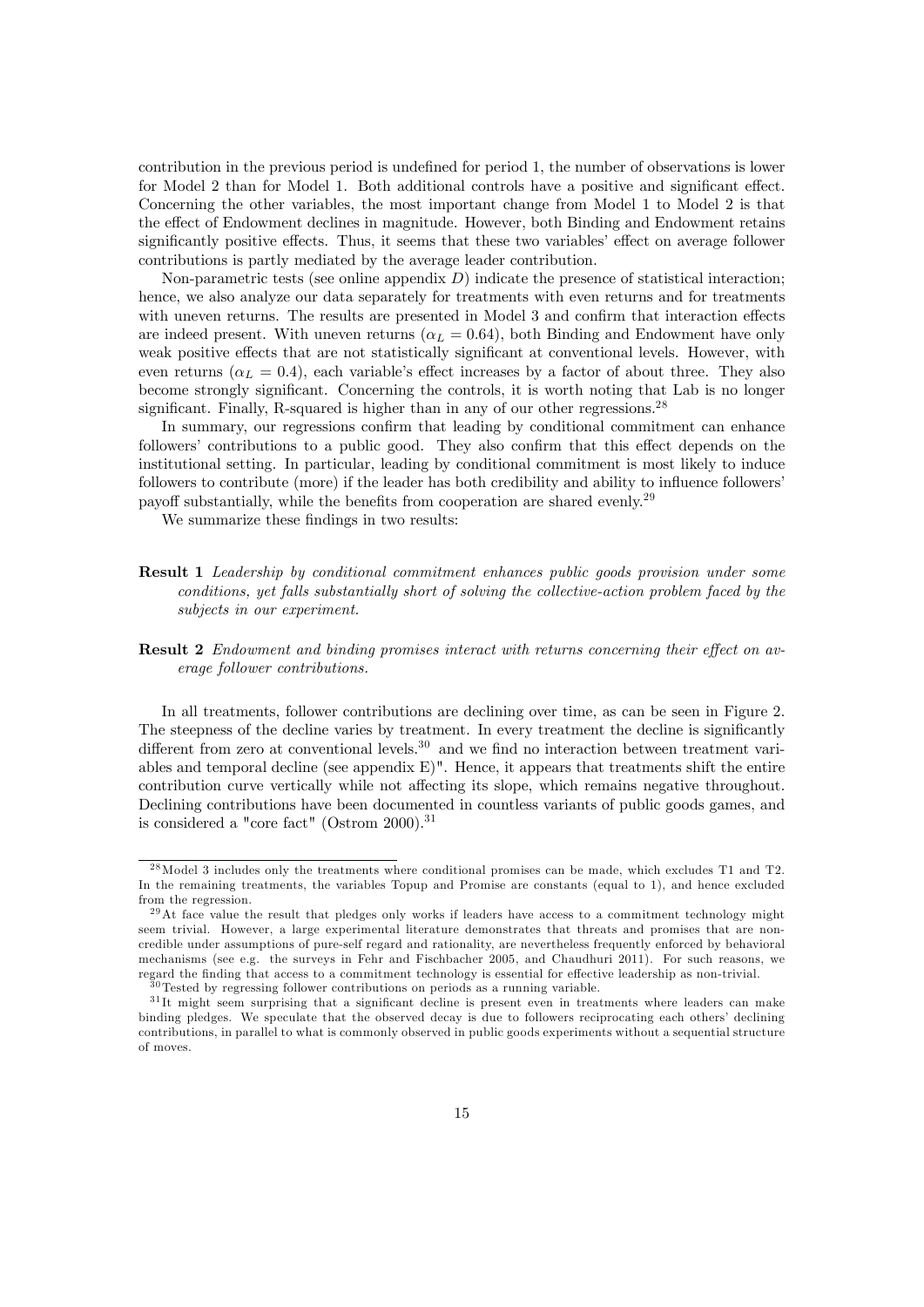

Figure 2: Time-paths of average play by treatment

### 5.3 Coordination

As shown in Section 4, the leader can—by fulfilling condition  $(1)$ —create a coordination game for the followers, assuming that the leader's promise is binding. For a target of 100 ECUs in T6 there is only one way to play the positive-contributions equilibrium. In treatments T4, T5, and T7, the positive-contributions equilibrium requires a lower target and can be played in multiple ways. Thus, we expect leaders to set higher targets more frequently in T6 than in the other three treatments with binding promises.

Figure 2 displays the cumulative frequency of targets for the four treatments with binding promises. As can be seen, higher targets are set on average in T6 than in T4, T5, and T7. Indeed, while almost  $30\%$  of the targets in T6 are 90 ECUs or higher, only  $2-12\%$  of the targets in T4, T5 and T7 are at or above this level.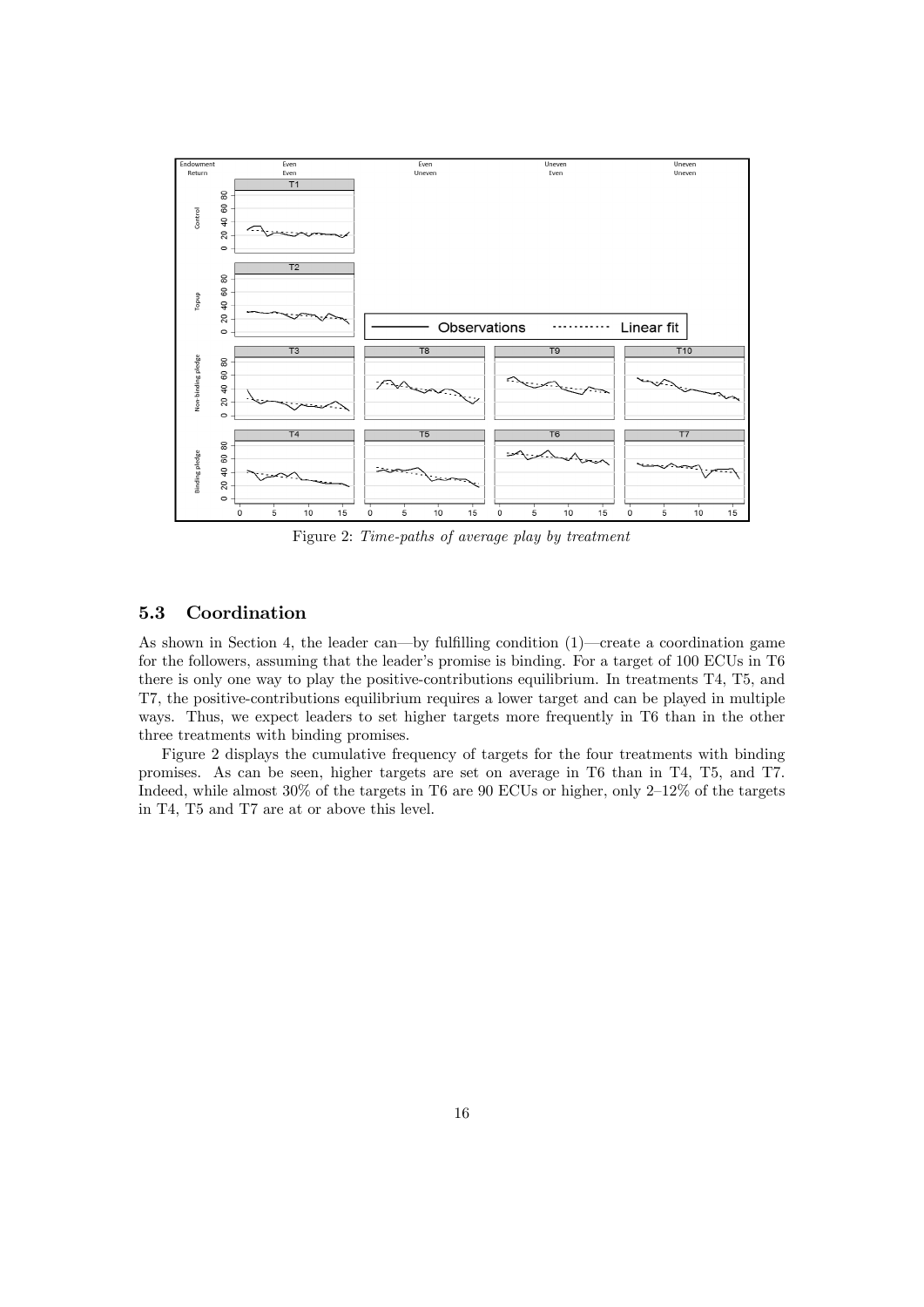

Figure 3: Cumulative frequencies of target setting in treatments with binding promises.

Do promises work? Figure 3 shows (a) the proportion of rounds in which condition (1) is fulfilled and (b) the proportion of rounds in which condition  $(1)$  is fulfilled and followers meet or exceed the leader's stated target. Treatments with nonbinding promises are included for comparison.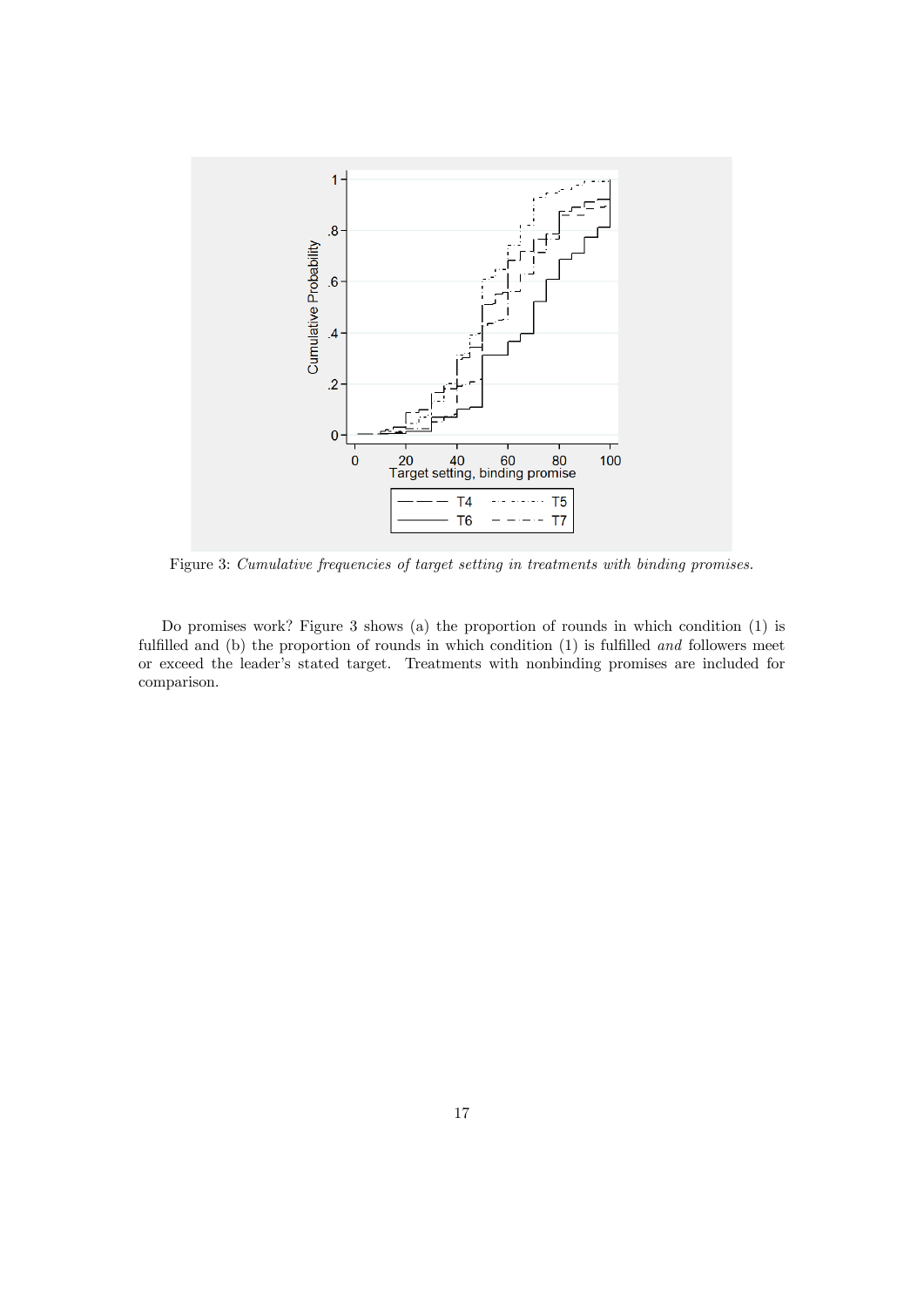

Figure 4: Light grey bars: the proportion of rounds in which the leader fulfills condition  $(1)$ . Dark grey bars: the proportion of rounds in which condition  $(1)$  is fulfilled and followers meet or exceed the leader's target.

Figure 4 shows that condition 1 is met more often when returns are distributed evenly than when returns are distributed unevenly (compare T4 versus T5, T6 versus T7, T3 versus T8, and T9 versus T10). The reason is that condition 1 requires a larger promise-target ratio when returns are distributed unevenly. The figure also shows that condition 1 is met more often when the leader's endowment is large than when it is small (compare T4 versus T6, T5 versus T7, T3 versus T9, and T8 versus T10). In contrast, whether the promise is binding has no systematic effect on whether condition 1 is met. However, the fact that equilibria with positive contributions exist only when promises are binding is reflected in the followers' behaviour: Binding commitments have a huge effect on whether the followers meet (or exceed) the target (compare treatments vertically). In addition, the size of the leader's endowment also affects whether the followers meet (or exceed) the target. Hence, it seems that the ability to influence followers' welfare substantially is important both because it affects the size of the leader's promise and because it affects how followers respond. In contrast, credibility is important largely because it generates equilibria with positive contributions, thereby causing followers to contribute more.

Result 3 Leaders with a large endowment tend to promise more than do leaders with a small endowment. Followers tend to meet the leader's condition more often when the leader has a large endowment and when the leader's promise is credible.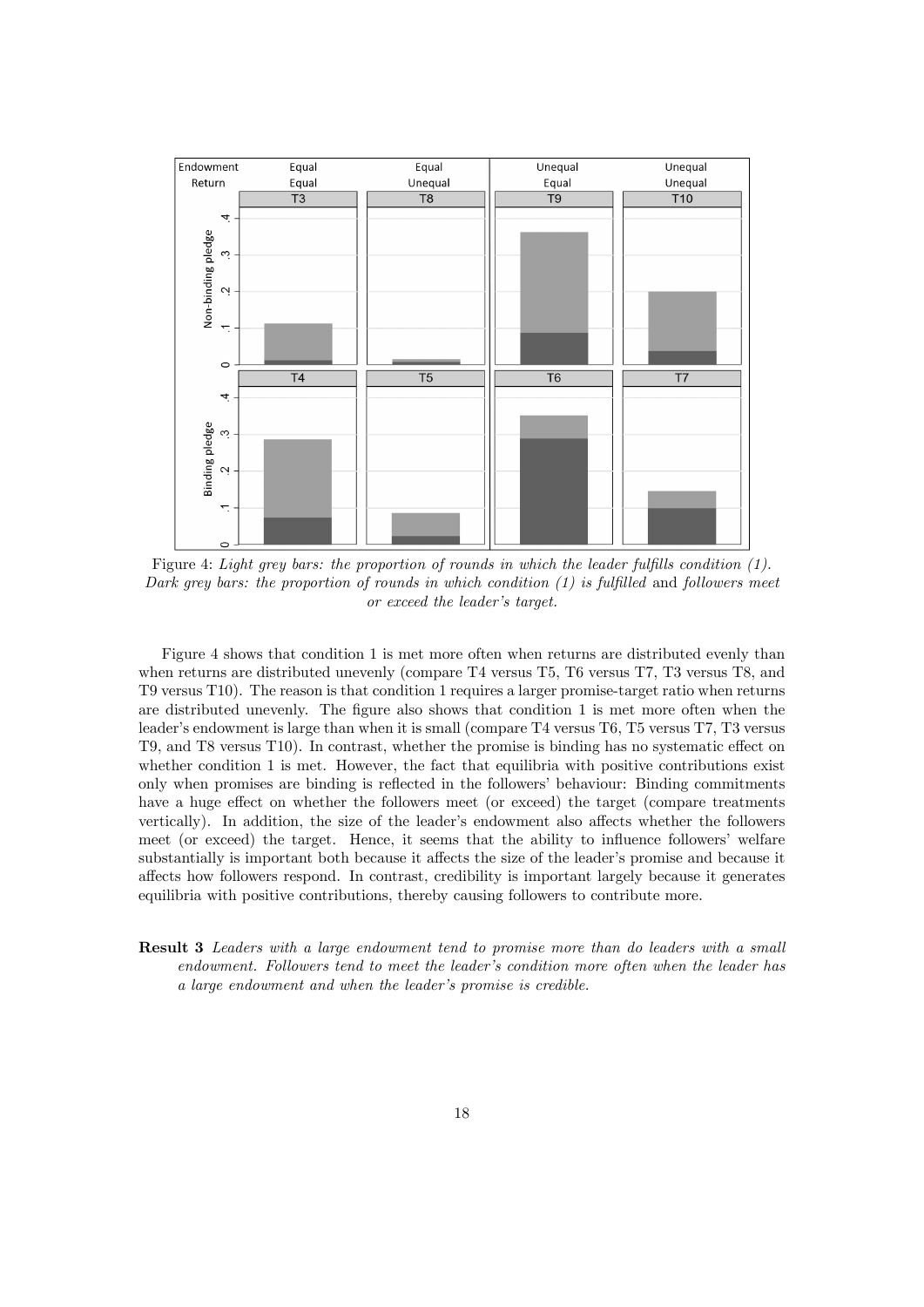### 5.4 Trade-off in target setting

In our model, the optimal target is a function of the conditional commitment promised, and the optimal relationship between the two variables varies between treatments, as shown in section 3. Table 2 lists the theoretical equilibrium values for the two variables across the four treatments with binding promises. The mean values observed in the same groups are reported in Table 4. Comparing the two tables reveals that all the observed differences between treatments have the theoretically predicted sign. WRS tests indicate that most of the differences are significant (at the  $1\%$  level). For conditional promises, theory predicts five pair wise differences. All except one of these differences are significant (the exception being T6-T7). No difference is predicted between T4 and T5, and indeed the data shows no significant difference. For the targets, three of the six predicted differences are significant (T6-T4, T6-T5, and T7-T5). In sum, the variations across treatments are consistent with theory. However, the results also show that leaders set the targets too high relative to the conditional promises.<sup>32</sup>

|    | Treatment Mean conditional promise | Mean target |
|----|------------------------------------|-------------|
| T4 | 57.7                               | 55.7        |
| T5 | 61.0                               | 50.9        |
| Т6 | 87.1                               | 70.5        |
| T7 | 95.1                               | -61.7       |

Table 4: Mean conditional promises and mean targets in treatments with binding promises

# 6 Discussion and Conclusions

Our results suggest that two factors ináuence the prospects for leadership by conditional commitments to enhance cooperation. First, it helps if the leader's promise is credible, that is, if followers have reason to believe that fulfilling the leader's stated condition will cause the leader to actually implement its promise. Without such credibility, the followers' incentive to fulfill the leader's condition is diluted.

Second, it also helps if the leader has a large endowment, that is, if it has the ability to influence followers' welfare substantially. Indeed, unless the leader has such ability, followers cannot benefit by joining forces to fulfill the leader's condition—even if the leader's promise is credible. This result suggests that the country most likely to ináuence others through conditional commitments is China, whose emissions are roughly three times those of the EU.

Each factor's effect, however, is present only if the leader does not reap disproportionate gains from the group's collective efforts—a result that concurs with previous findings from experimental work on simultaneous-move public goods games with punishment opportunities. These previous findings show that efficient contribution norms do not easily evolve in groups where some members benefit significantly more from cooperation than others do.

The importance of fairness has long been recognized in the scholarly literature; indeed, substantial evidence indicates that people might be prepared to make substantial material sacrifices if they can thereby ensure a fair distribution (Fehr and Gächter 2000). Fairness considerations

 $32$  In online appendix C, we also demonstrate the absence of a hump shaped relationship between Target and followers contribution. In addition we show that leaders in general prefer to lead by unconditional rather than by conditional contributions. This preference, however, disappears when leaders are given access to a commitment technology. Secondly, we show midrange targets are not more effective than high or low targets in generating follower contributions.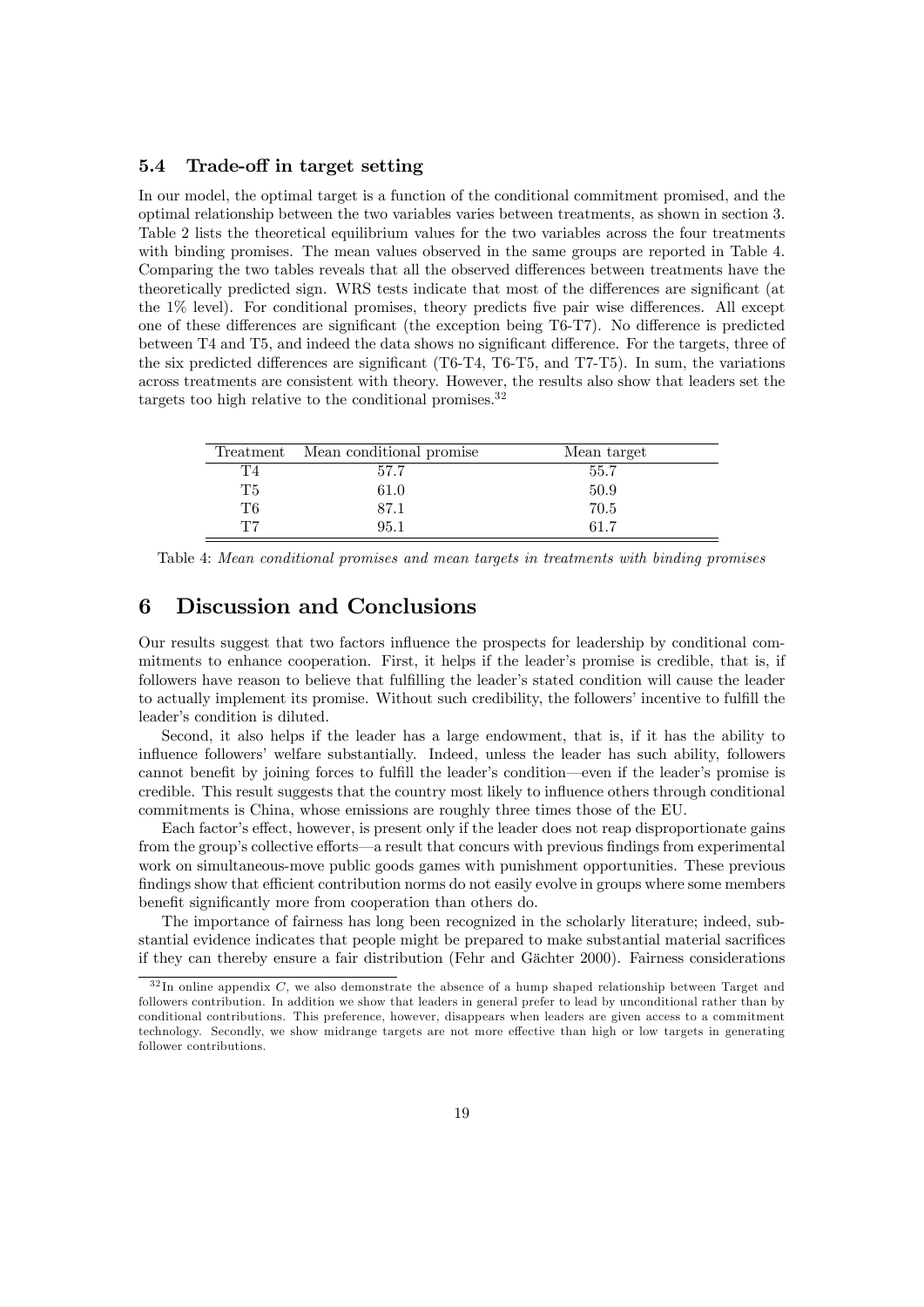have motivated scholars working on international environmental agreements to focus on compensatory arrangements, such as side deals (Gosnell and Tavoni 2016) and technological or financial transfers (Aldy and Stavins 2012; Harstad 2012; 2016). In contexts characterized by widespread heterogeneity concerning endowments, gains, or both, the introduction of such compensatory arrangements might solve many concerns related to fairness. While compensatory arrangements are not included in our experiment, our results support the notion that they may play an important role for boosting contributions to a public good (such as climate change mitigation).

Our results shed light on why the EU's conditional commitment under the Cancun agreement largely failed to induce other major emitting countries to reciprocate. As argued by Underdal et al. (2012: 485), the EU's conditional promise to raise emissions reductions from  $20\%$  to  $30\%$ below 1990 levels was probably credible. However, only about 10% of global emissions come from sources within the EU countries.<sup>33</sup> Thus, the difference between reducing EU emissions  $30\%$  and reducing them 20% corresponds to an additional reduction of global emissions of only about 1%. It is understandable that other major emitting countries showed little interest in undertaking substantial and costly additional emissions reductions to secure such a modest global effect. In addition, these other major emitting countries faced huge coordination problems in fulfilling the EU's stated condition. First, the costs of fulfilling this condition could likely be split in many different ways (however, it is hard to be sure, because the EU's stated condition was rather vague). And second, competing norms exist concerning what is a fair division of the required mitigation burden. Thus, even in the unlikely event that all other major emitting countries desired joint action to fulfill the EU's condition, competing contribution norms could easily undermine their ability to coordinate.

Estimates suggest that the current NDCs under the Paris agreement will  $-$  if implemented – entail substantial reductions in global emissions. As suggested by Carattini et al. (2017), the many relatively ambitious NDCs may have been facilitated partly by local social norms and partly by leadership in the form of ambitious pledges submitted early in 2015 by the EU as well as by some other countries (e.g., Switzerland), perhaps in the expectation that other countries would reciprocate.<sup>34</sup>

However, current pledges will unlikely suffice to reach Paris' goal of no more than  $1.5^{\circ}$ -2 $^{\circ}$ C warming, compared to preindustrial times (e.g., see Young 2016). Thus, pledges seem to help but are unlikely to solve the global climate dilemma. Acknowledging this problem, the Paris agreement created a system for ratcheting up the member countries' NDCs over time. Our experiment enables us to comment on the likely success of this system. Intuitively, one might expect a system of pledge-and-review to motivate countries to make deeper contributions over time. However, our results do not support this conjecture; rather, in our experiment contributions decrease over periods, just like they do in standard public goods games. Moreover, previous experiments and simulations suggest that enforcement is required to ensure high or even increasing contributions over periods (e.g., Ostrom *et al.* 1992; Aakre *et al.* 2016; Sælen 2014). However, NDCs are not subject to enforcement (beyond naming and shaming); indeed, they are not even legally binding. Despite that Paris requires countries to submit gradually more ambitious NDCs over time, it is therefore far from obvious that further rounds of pledges will ensure sufficient mitigation to avoid ìdangerous anthropogenic interference with the climate systemî(UNFCCC 1992). In particular, one cannot take it for granted that all countries' current and future NDCs will prove credible, at least not unless a series of technological breakthroughs occur (Narita and Wagner 2017).<sup>35</sup> Thus, our results suggest some caution against excessive optimism concerning Paris.

<sup>33</sup>European Commission (2014).

<sup>34</sup>Using a sequential public good game with exogenous ordering, Cartwright and Patel (2010) show that actors who are placed early (enough) in the sequence and expect actors who are placed later in the sequence to imitate their choice will contribute.

<sup>35</sup>A countryís ability to commit credibly to ambitious NDCs, for example by way of a strong climate law,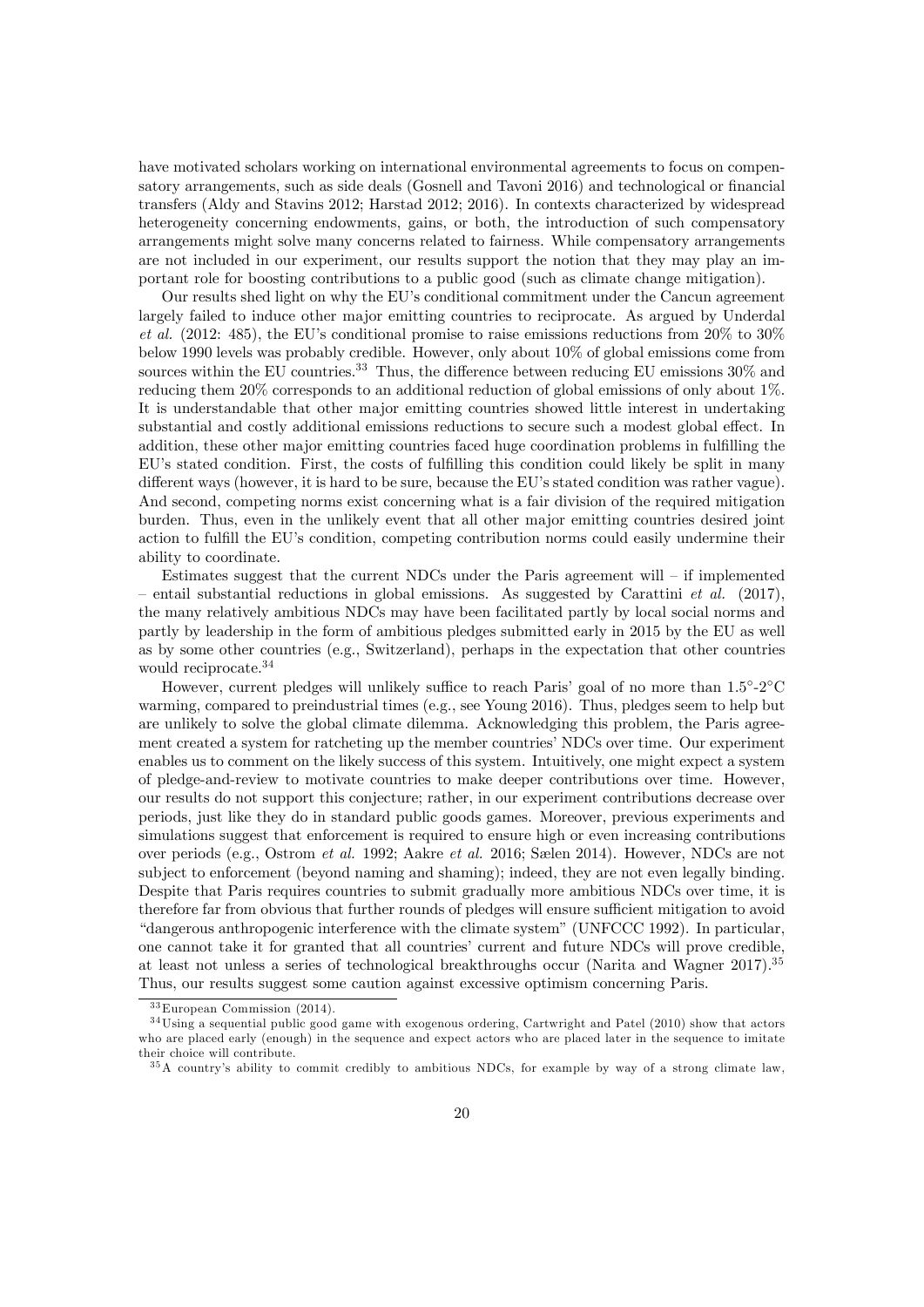Finally, this conclusion is reinforced by yet another finding: Even under favorable circumstances, leading by conditional commitments has only a limited effect in our experiment. Indeed, it comes nowhere near fully solving the underlying collective action problem in any of our treatments. At best, it motivates followers to contribute around half their endowment (on average); thus, the outcome invariably remains severely suboptimal. However, although our results indicate that leadership through intrinsically conditional commitments cannot overcome the problem of climate change, they also suggest that such leadership might at least serve as one helpful element in a bigger package of measures. A bigger package is exactly what Victor (2011) advocates. Thus, the parties to the Paris agreement  $-$  especially the major emitters  $-$  should seriously consider incorporating intrinsic conditional commitments in their future pledges under the Paris agreement.

#### Supplementary material

Supplementary material  $-$  the online Appendix, the data and the replication files  $-$  is available online at the OUP website.

#### Funding

This work was supported by the Department of Political Science at the University of Oslo [SmÂforsk2014]; and the Norwegian Research Council [212996/F10].

#### Acknowledgements

Previous versions of this paper were presented at the International Studies Association's Annual Convention in Toronto, 26 March 2014 (panel WC30), at the Oslo Academy of Global Governance workshop, 25 September 2014, and at the 9th NCBEE Conference in Aarhus, 26 September 2014. We are indebted to the participants in and attendants of these events, to our two anonymous referees and the journal editor, and to Todd Cherry and Xinyuan Dai for helpful comments.

### References

Aakre, S., Helland, L., and Hovi, J. (2016) When does (informal) enforcement work? Journal of Conflict Resolution,  $60, 1312-1340$ .

Aldy, J.E., and Stavins, R.N. (2012) The promise and problems of pricing carbon: Theory and experience, Journal of Environment and Development, 21, 152-80.

Almer, C., and Winkler, R.  $(2017)$  Analyzing the effectiveness of international environmental policies: The case of the Kyoto Protocol, Journal of Environmental Economics and Management, 82, 125-151.

Ball, S., Bazerman, M., and Carroll, J. (1991) An evaluation of learning in the bilateral winner's curse, Organizational behavior and Human Decision Processes, 48, 1-22.

Barrett, S. (1994) Self-enforcing international environmental agreements, Oxford Economic Papers, 46, 878–894.

Barrett, S. (2002) Consensus treaties, Journal of Institutional and Theoretical Economics, 158, 529-547.

may also depend on domestic political economy factors, such as the strength of the government (Fankhauser, Gennailoli and Murray 2015) and the relative strength of supportive and opposing lobby groups (Marchiori, Dietz and Tavoni 2017). It may also depend on international factors, such as other countries' commitments and whether the country concerned has hosted a UNFCCC meeting (Fankhauser, Gennailoli and Murray 2016).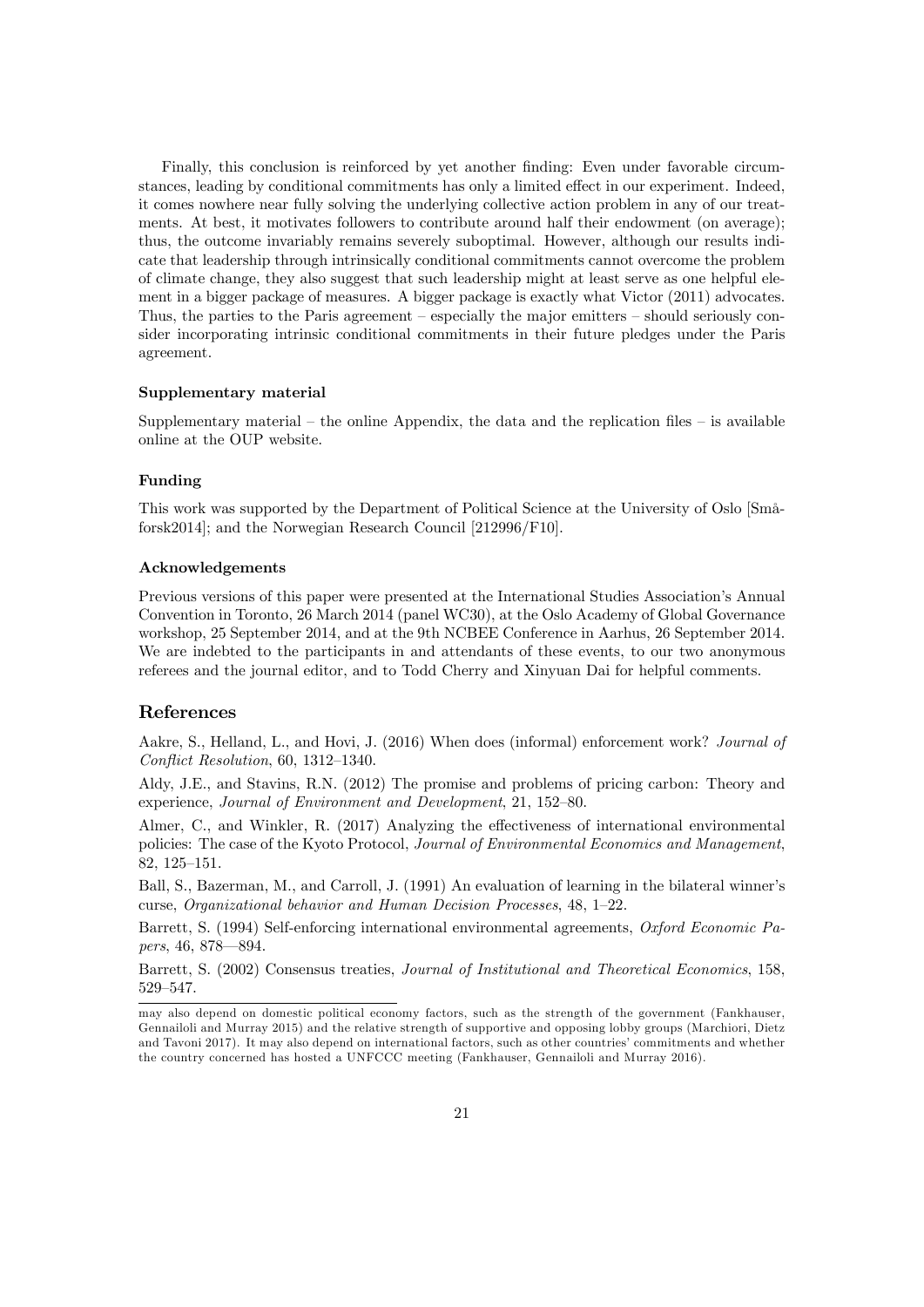Barrett, S. (2003) Environment and statecraft: The strategy of environmental treaty-making. Oxford, Oxford University Press.

Barrett, S., and Danneberg, A. (2012) Climate negotiations under scientific uncertainty, Proceedings of the American Academy of Science,  $109,17372-76$ .

Barrett, S., and Dannenberg, A. (2014) Sensitivity of collective action to uncertainty about climate tipping points, Nature Climate Change 4, 36-39.

Buchholz, W., Haslbeck, C., and Sandler, T. (1998) When does partial cooperation pay? Finan $zarchiv$ , 55, 1-20.

Buchholz, W., and Sandler, T. (2017). Successful leadership in global public good provision: Incorporating behavioural approaches. Environmental and Resource Economics, 67(3), 591-607. Carattini, S., Levin, S., and Tavoni, A. (2017) Cooperation in the climate commons, GRI Working Paper 259, Grantham Research Institute on Climate Change and the Environment, London.

Carraro, C., and Siniscalco, D. (1993) Strategies for the international protection of the environment, Journal of Public Economics, 52, 309-28.

Carraro, C., and Siniscalco, D. (1998) International institutions and environmental policy: International environmental agreements: Incentives and political economy, European Economic  $Review, 42, 561–72.$ 

Cartwright, E., and Patel, A. (2010) Imitation and the incentive to contribute early in a sequential public good game, Journal of Public Economic Theory, 12, 691-708.

Chaudhuri, A. (2011) Sustaining cooperation in laboratory public goods experiments: a selective survey of the literature, *Experimental Economics*, 14, 47-83.

Cherry, T.L., Kroll, S., and Shogren, J. F. (2005) The impact of endowment heterogeneity and origin on public good contributions: Evidence from the lab, *Journal of Economic behaviour*  $\mathcal{C}$ Organization, 57, 357-65.

Dannenberg, A., Löschel, A., Paolacci, G., Reif, C., and Tavoni, A. (2015) On the provision of public goods with probabilistic and ambiguous thresholds, Environmental and Resource Economics,  $61, 365 - 83$ .

Eckersley, R. (2012) Moving forward in the climate negotiations: multilateralism or minilateralism? Global Environmental Politics, 12, 24-42.

Erev, I., and Rapaport, A. (1990) Provision of step-level public goods. The sequential-contribution mechanism, Journal of Conflict Resolution, 34, 401-425.

European Commission (2014) EU Greenhouse Gas Emissions and Targets.

Available from http://ec.europa.eu/clima/policies/g-gas/index\_en.htm (accessed 13 May, 2017).

Falk, A., and Fischbacher, U. (2006) A theory of reciprocity, Games and Economic Behavior, 54, 293-315.

Fankhauser, S., Gennaioli, C., and Collins, M. (2015) The political economy of passing climate change legislation: Evidence from a survey,  $Global Environmental Change$ , 35, 52–61.

Fankhauser, S., Gennaioli, C., and Collins, M. (2016). Do international factors influence the passage of climate change legislation? *Climate Policy*,  $16, 318-31$ .

Fehr, E., and Gächter, S. (2000) Cooperation and punishment in public goods experiments, American Economic Review, 90, 980-994.

Fehr, E., and Fischbacher, U. (2005) The economics of strong reciprocity, in H. Gintis, S. Bowles, R. Boyd and E. Fehr (eds) The Foundations of Cooperation in Economic life. Moral Sentiments and Material Interests. Cambridge, Mass., MIT Press.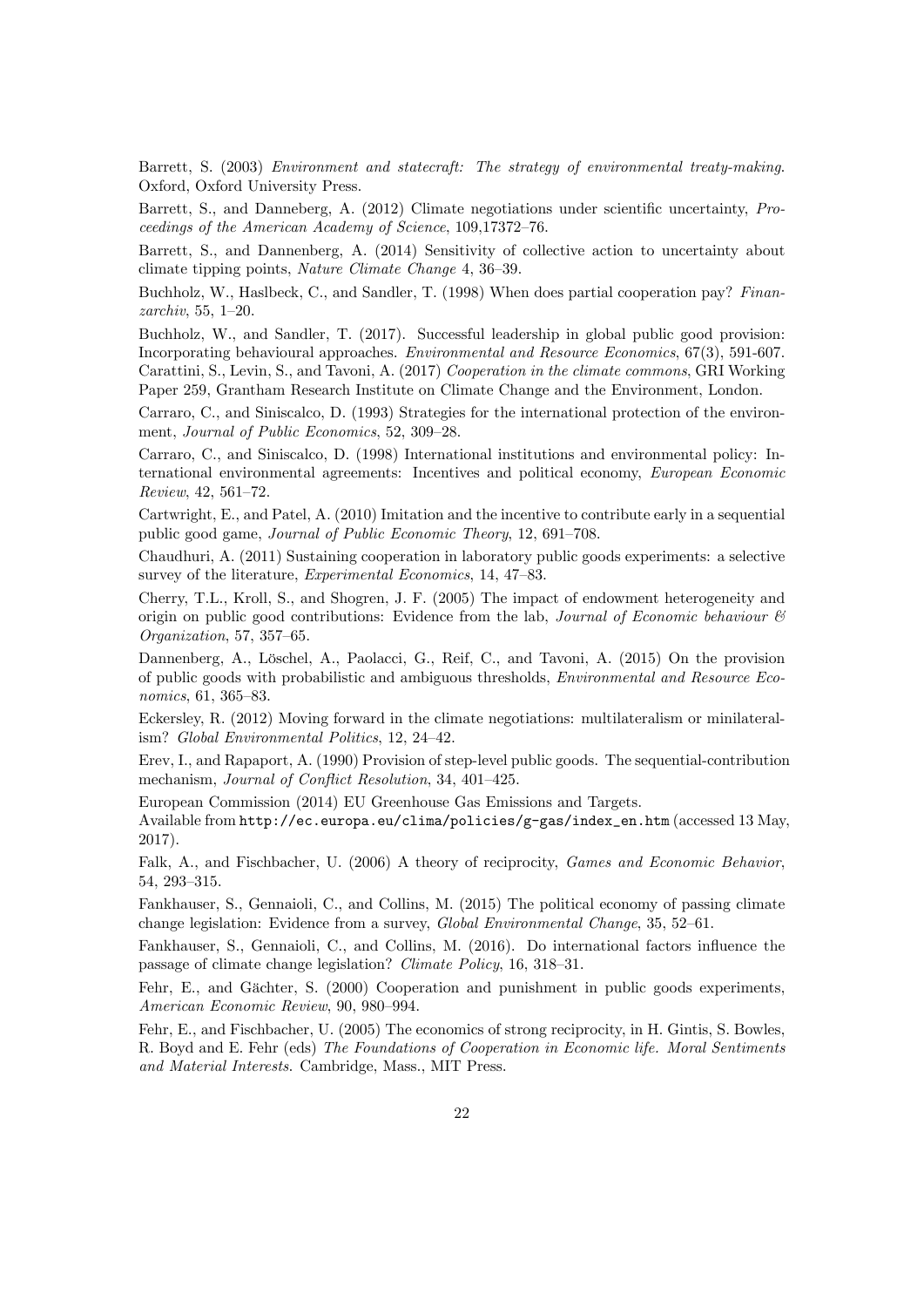Feige, C., Ehrhart, K.-M., and Krämer, J. (2014): Voting on contributions to a threshold public goods game: An experimental investigation. Working Paper Series in Economics, 60, Karlsruher Institut für Technologie, Karlsruhe.

Finus, M., Cooper, P., and Almer, C. (2017) The use of international agreements in transnational environmental protection, Oxford Economic Papers, 69, 333-344.

Fischbacher, U. (2007) z-Tree: Zurich toolbox for ready-made economic experiments, *Experi*mental Economics,  $10, 171-178$ .

Fisher, J., Isaac, R.M., Schatzberg, J.W., and Walker, J.M. (1995) Heterogeneous demand for public goods: Behavior in the voluntary contributions mechanism, *Public Choice*, 85, 249–266.

Gächter, S., Nosenzo, D., Renner, E., and Sefton, M. (2010) Who makes a good leader? Cooperativeness, optimism, and leading-by-example, *Economic Inquiry*, 50, 953–967.

Gosnell, G., and Tavoni, A. (2016). A bargaining experiment on heterogeneity and side deals in climate negotiations, GRI Working Paper 249, Grantham Research Institute on Climate Change and the Environment, London.

Güth, W., Levatia, M.V., Sutter, M., and van der Heijden, E. (2007) Leading by example with and without exclusion power in voluntary contribution experiments, *Journal of Public Economics*, 91, 1023-1042.

Hafner-Burton, E.M., LeVeck, B.L., Victor, D.G., and Fowler, J.H. (2014) Decision maker preferences for international legal cooperation, *International Organization*, 68, 845–876.

Hall, D.T. (2013) Using role-reversal in laboratory experiments.

Available from http://papers.ssrn.com/sol3/papers.cfm?abstract\_id=2292100 (accessed 24 July, 2014).

Harstad, B. (2012) Climate contracts: A game of emissions, investments, negotiations, and renegotiations, Review of Economic Studies, 79, 1527-57.

Harstad, B. (2016) The dynamics of climate agreements, Journal of the European Economic Association, 14, 719–52.

Hoel, M. (1991) Global environmental problems: The effects of unilateral actions taken by one country, Journal of Environmental Economics and Management, 20, 55-70.

Holtsmark, B. (2013) International cooperation on climate change: Why is there so little progress? In Roger Fouquet (ed.) Handbook on Energy and Climate Change. Edward Elgar, Cheltenham.

Hovi, J., Ward, H., and Grundig, F. (2015) Hope or despair? Formal models of climate cooperation, Environmental and Resource Economics, 62, 665-88.

Isaac, R.M., and Walker, J. (1988) Communication and free-riding behavior: The voluntary contribution mechanism, *Economic Enquiry*, 26, 585–608.

Konrad, K. A., and Thum, M. (2014) Climate policy negotiations with incomplete information,  $Economica, 81, 244–256.$ 

Kosfeld, M., Okada, A., and Riedl, A. (2009) Institution formation in public goods games, American Economic Review, 99, 1335-1355.

Köke, S., Lange, A., and Nicklisch, A. (2015) Adversity is a school of wisdom: Experimental evidence on cooperative protection against stochastic losses, WiSo-HH Working Paper Series, No. 22, University of Hamburg.

Levati, M.V., Sutter, M., and van der Heijden, E. (2007) Leading by example in a public goods experiment with heterogeneity and incomplete information, Journal of Conflict Resolution, 51, 793-818.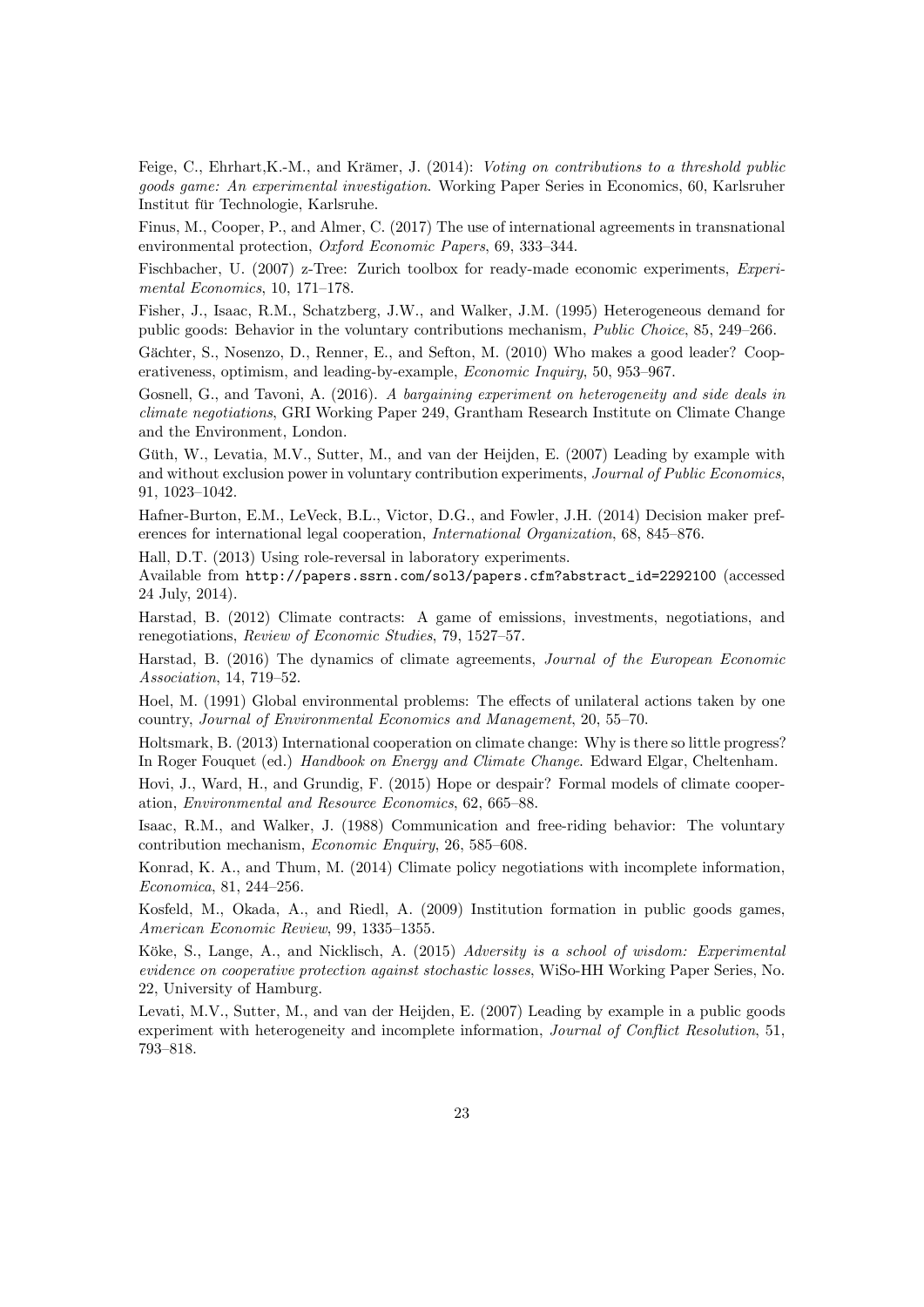LeVeck, B.L., Hughes, D.A., Fowler, J.H., Hafner-Burton, E.M., and Victor, D.G. (2014) The role of self-interest in elite bargaining, Proceedings of the National Academy of Sciences, 111, 18356-541.

Marchiori, C., Dietz, S., and Tavoni, A. (2017) Domestic politics and the formation of international environmental agreements, Journal of Environmental Economics and Management, 81, 115-31.

Maltais, A. (2014) Failing international climate politics and the fairness of going first, Political  $Studies, 62, 618–633.$ 

McEvoy, D.M. (2010) Not it: Opting out of voluntary coalitions that provide a public good, Public Choice,  $142, 9-23.$ 

McEvoy, D.M., Cherry, T.L., and Stranlund, J.K. (2011) The endogenous formation of coalitions to provide public goods: Theory and experimental evidence, Working paper, Department of Economics, Appalachian State University, Boone, NC.

McLean, E., and Stone, R. (2012) The Kyoto protocol: Two-level bargaining and European integration, *International Studies Quarterly*, 56, 99–113.

Milinski, M., Sommerfeld, R. D., Krambeck, H.-J., Reed, F. A., and Marotzke, J. (2008) The collective-risk social dilemma and the prevention of simulated dangerous climate change, Proceedings of the National Academy of Sciences, 105, 2291-94.

Narita, D., and Wagner, U.J (2017) Strategic uncertainty, indeterminacy, and the formation of international environmental agreements,  $Oxford Economic Papers$ , 69, 432-452.

Ostrom, E. (2000) Collective action and the evolution of social norms, Journal of Economic  $Perspecies, 14, 137–158.$ 

Ostrom, E., Walker, J., and Gardner, R. (1992) Covenants with and without a sword: Selfgovernance is possible, American Political Science Review, 86, 404-417.

Ott, H. E., and Oberthür, S. (1999) Breaking the impasse. Forging an EU leadership initiative on climate change, Policy paper, Heinrich Böll Stiftung, Berlin.

Reuben, E., and Riedl, R. (2013) Enforcement of contribution norms in public good games with heterogeneous populations, *Games and Economic Behavior*, 77, 122-137.

Rivas, F., and Sutter, M.  $(2011)$  The benefits of voluntary leadership in experimental public goods games, *Economics Letters*, 112, 176-8.

Schelling, T. C. (1960) The Strategy of Conflict, Harvard University Press, Cambridge, MA.

Selten, R. (1967) Die Strategiemethode zur Erforschung des eingeschränkt rationalen Verhaltens im Rahmen eines Oligopolexperiments, in H. Sauermann (ed) Beiträge zur experimentellen Wirtschaftsforschung, Mohr, Tübingen.

Skodvin, T., and Andresen, S. (2006) Leadership revisited, Global Environmental Politics, 6,  $13 - 27$ .

Sugden, R. (1984) Reciprocity: the supply of public goods through voluntary contributions, The  $Economic\ Journal$ , 94, 772-787.

Sælen, H. (2014) The effect of enforcement in the presence of strong reciprocity: an application of agent-based modelling, in T.L. Cherry, J. Hovi and D.M. McEvoy (eds) Toward a New Climate Agreement. Conflict, Resolution and Governance, Routledge, London.

Tavoni, A., Dannenberg, A., Kallis, G., and Löschel, A. (2011) Inequality, communication, and the avoidance of disastrous climate change in a public goods game, Proceedings of the National  $Academy of Sciences, 108, 11825-29.$